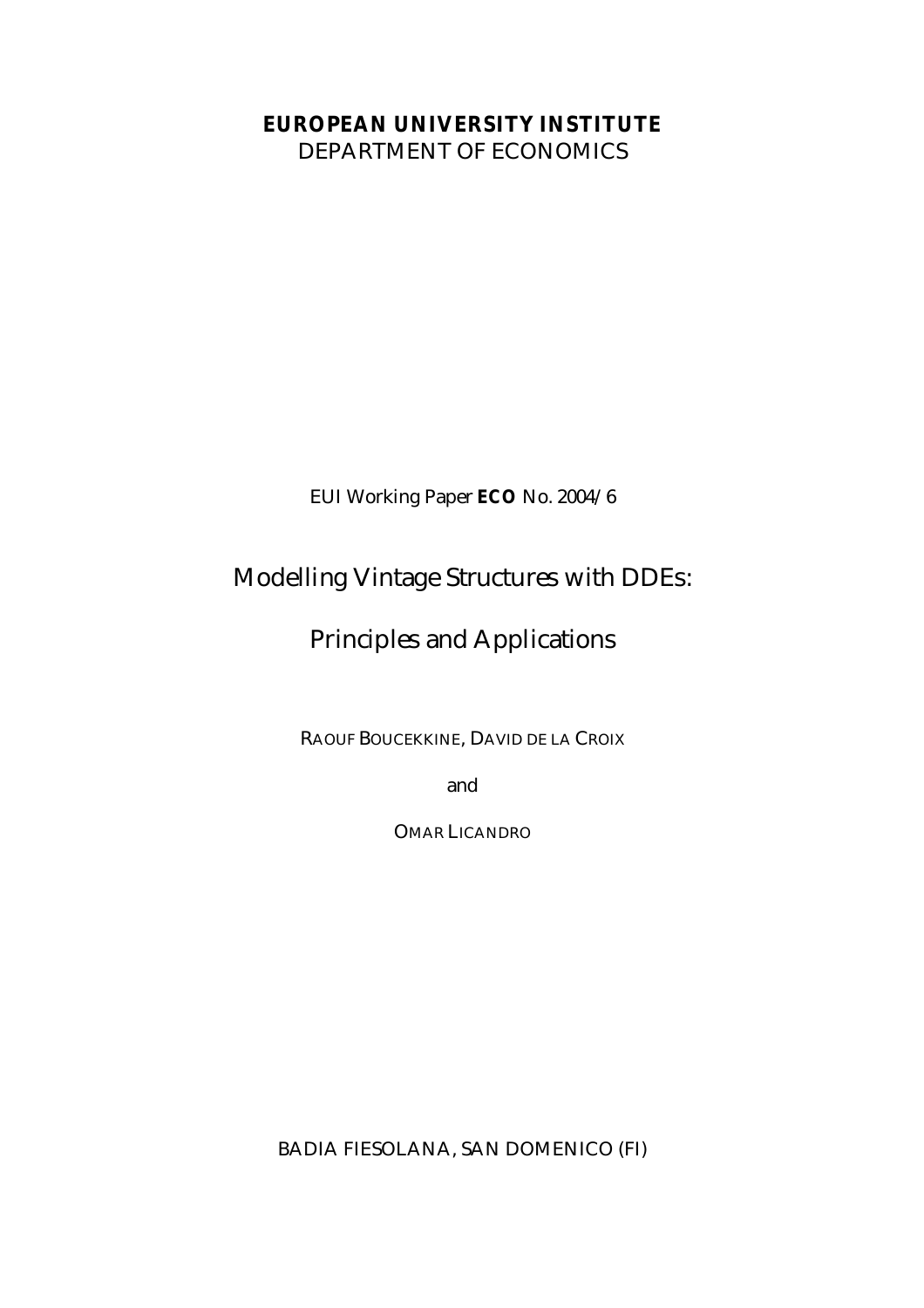All rights reserved. No part of this paper may be reproduced inany form Without permission of the author(s).

©2004 Raouf Boucekkine, David de la Croix and Omar Licandro Published in Italy in January 2004 European University Institute Badia Fiesolana I-50016 San Domenico (FI) Italy

\*Revisions of this work can be found at: http://www.iue.it/Personal/Licandro/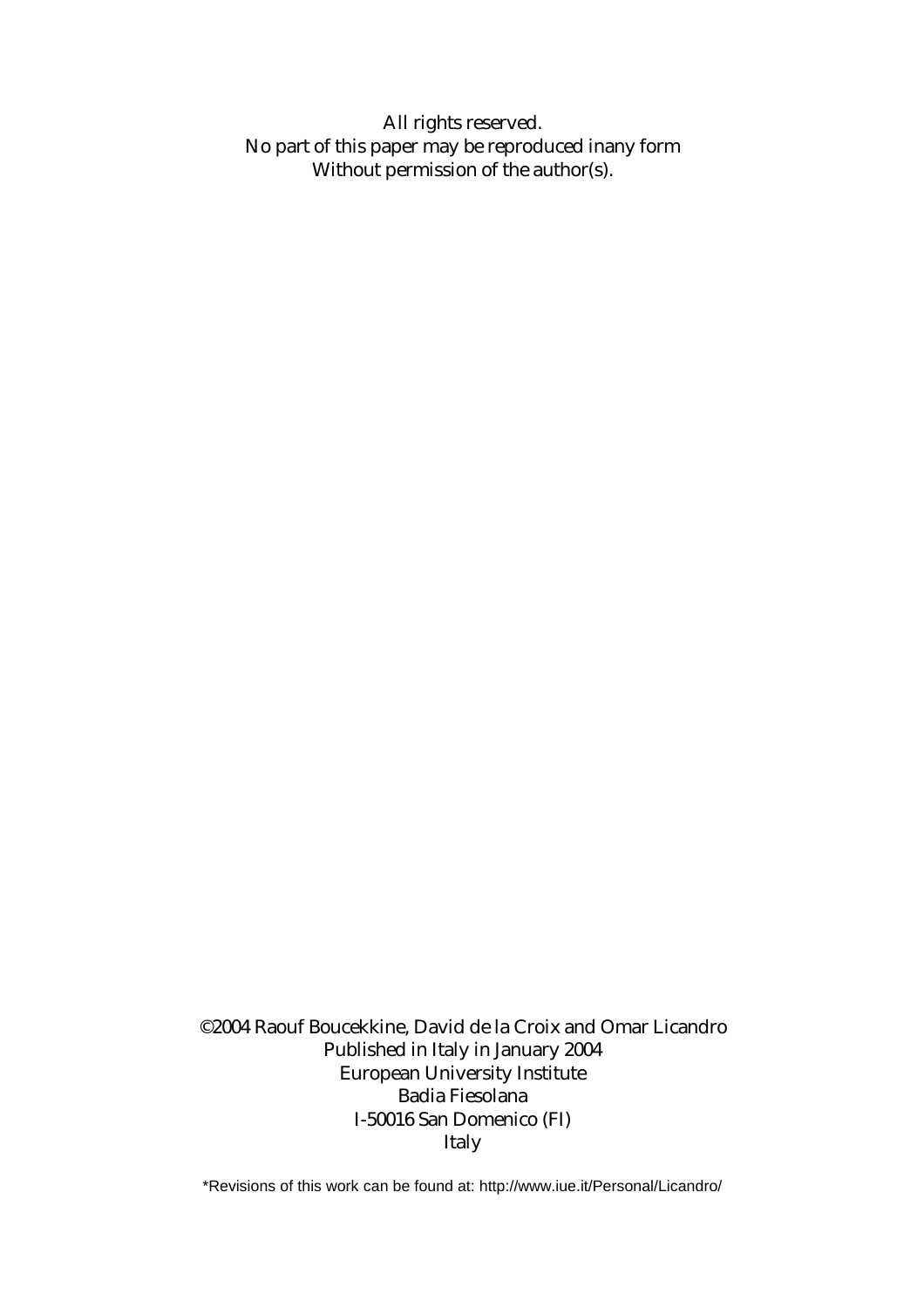# Modelling vintage structures with DDEs: principles and applications  $*$

Raouf Boucekkine<sup>†</sup> David de la Croix<sup>‡</sup> Omar Licandro §

<sup>∗</sup>This article is an extended version of a paper prepared for the 2003 October Viennese Vintage Workshop. Special thanks go to Gustav Feichtinger and Vladimir Veliov for suggesting and discussing this paper. Boucekkine and de la Croix acknowledge the support of the Belgian research programmes "Poles d'Attraction inter-universitaires" PAI P5/21, and "Action de Recherches Concertée". Licandro acknowledges the support of the Spanish Ministry of Sciences and Technology (project SEC2000-0260

<sup>&</sup>lt;sup>†</sup>Corresponding author. IRES and CORE, Université catholique de Louvain, Place Montesquieu, 3, B-1348 Louvain-la-Neuve (Belgique). boucekkine@ires.ucl.ac.be

<sup>‡</sup>FNRS, IRES and CORE. delacroix@ires.ucl.ac.be

<sup>§</sup>European University Institute, Firenze, and FEDEA, Madrid. Omar.licandro@IUE.it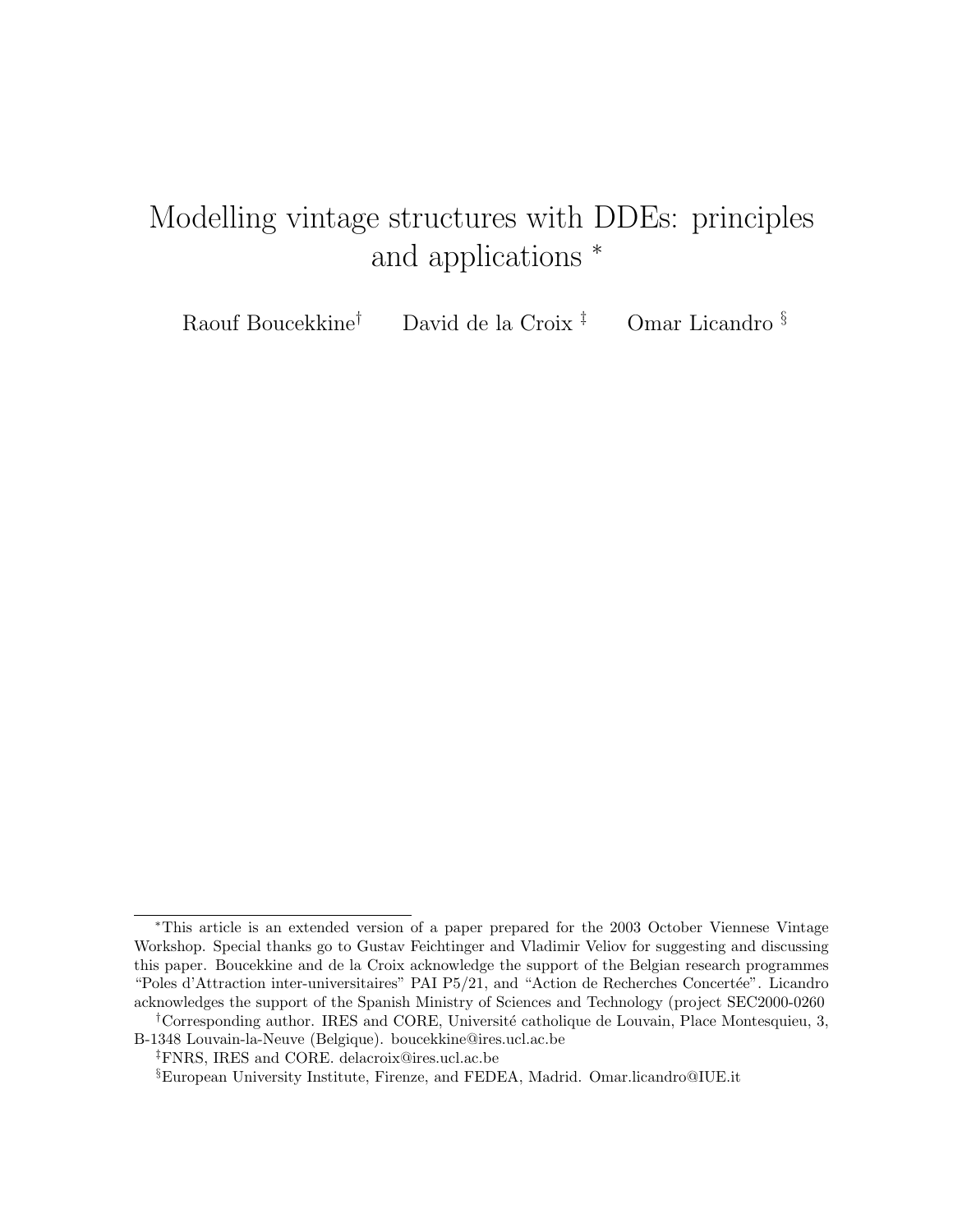#### Modelling vintage structures with DDEs: principles and applications

#### Abstract

A comprehensive study of the linkages between demographic and economic variables should not only account for vintage specificity but also incorporate the relevant economic and demographic decisions in a complete optimal control set-up. In this paper, a methodological set-up allowing to reach these objectives is described. In this framework, time is continuous but agents take discrete timing decisions. The mixture of continuous and discrete time yields differential-difference equations (DDEs). This paper shows clearly that the approach allows for a relatively complete and rigorous analytical exploration in some special cases (mainly linear or quasi linear models), and for an easy computational appraisal in the general case.

Keywords: Demography, Economic growth, Vintage structures, Optimal control, Differential-difference equations, State-dependence

Running head: Vintage structures and DDEs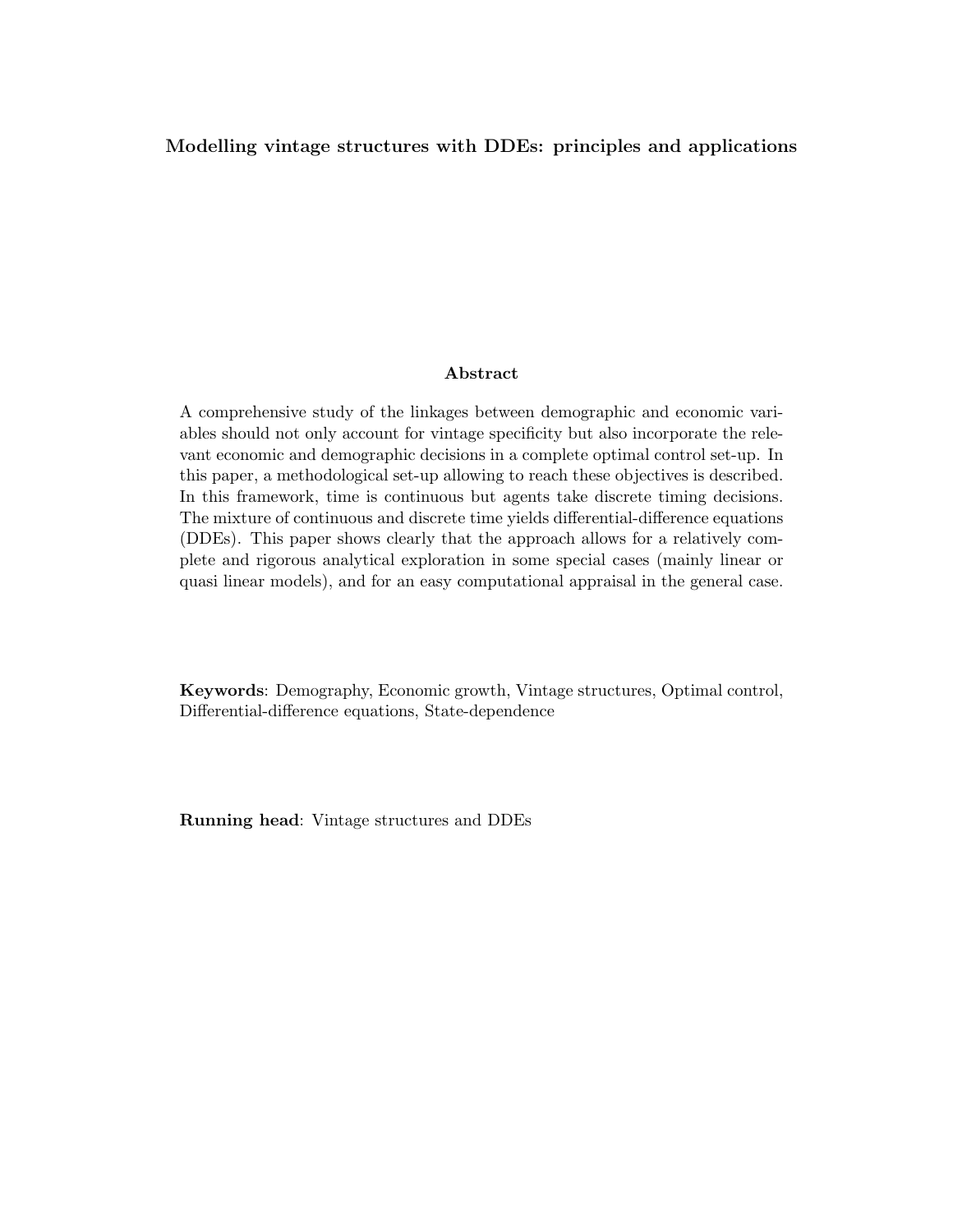## 1 Introduction

The analysis of the relationship between demographic trends and economic growth has regained interest recently. Departing from the typical ad hoc treatment of demographic variables in the neoclassical models, many ongoing research programs are now attempting at deeply studying the channels through which the demographic variables interact with economic growth. Beside the fundamental problem of the demographic transition (see for example Galor and Weil, 1999), the main issues concern the observed nonlinear relationships between economic growth and some demographic variables, as documented by Kelley and Schmidt (1995). Among their empirical findings, they identify an ambiguous effect of crude death rates. It appears that a decrease in the crude death rate increases economic growth, especially in the least developing countries, where mortality reduction is concentrated in the younger and working ages. This is less true in developed countries because this reduction mainly affects the retired cohorts. Roughly speaking, economic growth is slowed by the deaths of the workers but can be enhanced by the deaths of dependents.

The modelling of the age structure becomes consequently indispensable to account for the demographic stylized facts of economic growth. When considering such a structure, the modeler has to specify the determinants of cohorts' differences, in particular concerning human capital and labor force participation. In de la Croix and Licandro (1999), and Boucekkine, de la Croix and Licandro (2002), a key vintage specificity element is that different generations have different education experiences. As a consequence, the aggregate stock of human capital, built from the human capital of the different cohorts and their participation decisions, depends on this vintage structure. Demographic decisions such like schooling and retirement decisions are endogenous and affect the vintage structure of the labor force.

Therefore, a full description of the linkages between demographic and economic variables should not only account for vintage specificity but also incorporate the relevant economic and demographic decisions in a complete optimal control set-up. These are the objectives pursued in the approach we have been using first on vintage capital growth models (see for example, Boucekkine, Germain and Licandro, 1997), then on demographic vintage capital models (Boucekkine, de la Croix and Licandro, 2002). In our framework, time is continuous but the agents take discrete timing decisions (as schooling time or machines' scrapping time). The mixture of continuous and discrete time yields differential-difference equations (DDEs). Hereafter, we shall refer to this approach as the DDE approach. The use of DDEs in economic dynamics traces back to Kalecki (1935) and Leontief (1961). However, in both papers, there is no optimization. The first optimal control-based model with vintage capital is the firm problem treated by Malcomson (1975). An application to optimal growth theory has been recently provided by Benhabib and Rustichini (1991). de la Croix and Licandro (1999) have provided the first application to the field of economic growth and demography.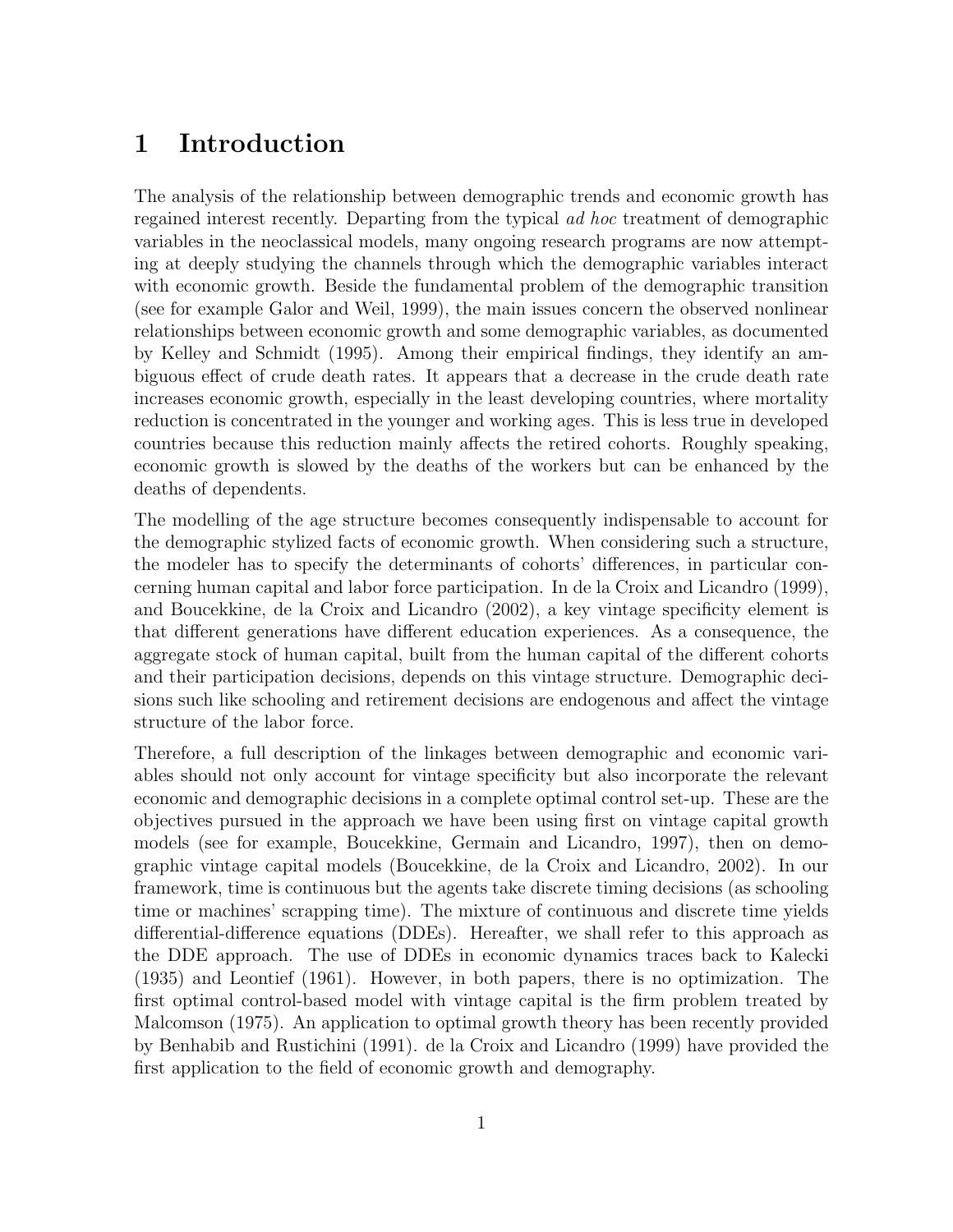This paper is devoted to give the main principles of the DDE approach with several applications, in particular to economic demography, in order to clarify its contributions and its scope. Naturally, the vintage structure can be modelled following alternative approaches, among which partial differential equations (PDE) are the most natural (see Barucci and Gozzi, 2001, and Hartl et al., 2003). Nonetheless, the DDE approach is, to our knowledge, the most comprehensive in economic terms. For example, PDE modelling of the vintage capital structure typically takes as given the maximal age of capital, while this magnitude is an economic decision in the DDE approach. Obviously, accounting for such decisions is not without cost, as we will see later.

This paper is organized as follows. The next section gives the general principles of the DDE approach and summarizes the early applications. Section 3 is the demographic contribution of the paper. Section 4 reviews some of the mathematical aspects of the methodology and makes clear its limits.

## 2 The DDE approach: general specifications, examples and early applications

This section explains our approach in the most general formulation so as to clearly illustrate its principles and to make clear its scope. Examples are given along the way.

#### 2.1 Modelling the age structure

Time is continuous. For any date  $t, -\infty \leq t \leq \infty$ , we denote by  $x(v)$ , the amount of variable x of vintage v at t. Therefore, at any date t, there exists a distribution of items x indexed by their vintage  $v$ . The aggregation of this age-structured population is a key issue. To get an immediate idea about it, think of  $x(v)$  as the number of machines of generation  $v$ . Generally, computing the aggregate active stock of capital at t is not the simple addition of all operated machines at t whatever their vintage. One should typically account for the vintage-specific characteristics of the machines: for example, capital depreciation is necessarily larger for old capital goods. Moreover, the age structure itself may be altered by the decision-maker: for many good reasons, the firms may decide to scrap all the machines older than a certain age. To cope with all these possible ingredients, let us adopt the following general formulation for the aggregate stock at t, say  $X(t)$ :

$$
X(t) = \int_{t-D_2(t)}^{t-D_1(t)} x(v) \psi(v,t) dv,
$$
\n(1)

where: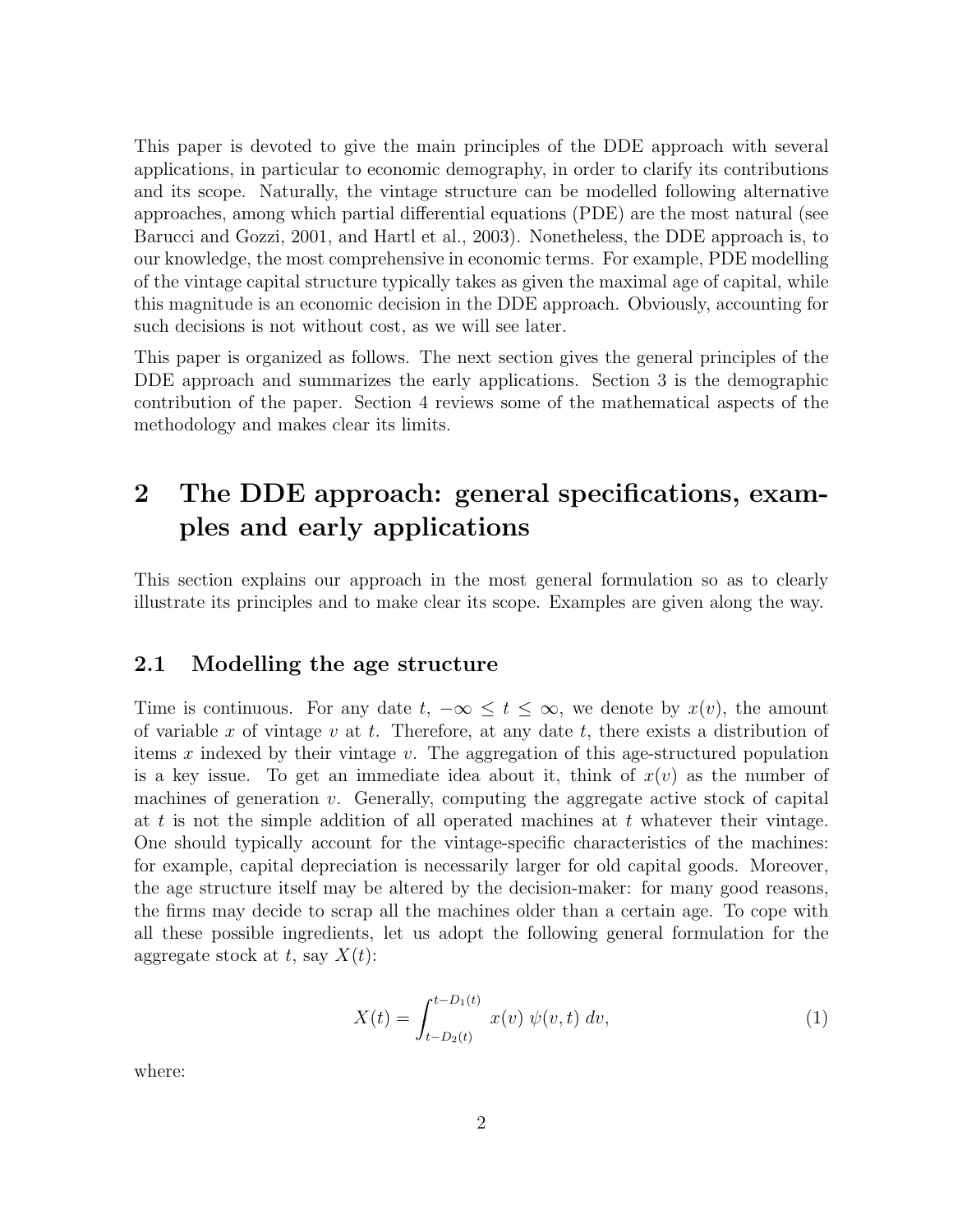(i)  $0 \leq D_1(t) < D_2(t) \leq \infty$ , are the **timing** or **delay** variables, which are generally control variables,

(ii)  $\psi(v, t)$  represents physical depreciation, survival probability and/or any vintagespecific weight.

The following examples make clear the scope of this formulation.

Example 1: Vintage capital growth models

For any date t, denote by  $i(v)$  the amount of capital of vintage v,  $v \leq t$ . Also assume that due to technological progress, the new generations of capital are increasingly more efficient that the old ones, so that the firms typically decide to scrap the oldest and least efficient machines. Denote by  $T(t)$  the scrapping age. The active capital stock can be written as:

$$
K(t) = \int_{t-T(t)}^{t} i(v) e^{-\delta(t-v)} dv,
$$

with:  $\delta \geq 0$ , the capital depreciation rate, and  $T(t)$ , the oldest capital goods still in use at t. We are in the case:  $\psi(v,t) = e^{-\delta(t-v)}$ ,  $D_1(t) = 0$  and  $D_2(t) = T(t)$ . Typically,  $T(t)$ is a control variable and will be treated as such later in this section.

Example 2: Vintage capital with time to build

As a simple extension to our canonical Example 1, suppose that at time t, it takes  $B(t)$ units of time for any vintage capital to be productive (time to build). This specification is in line with Kalecki's lag (1935). In such a case, the active capital stock looks like:

$$
K(t) = \int_{t-T(t)}^{t-B(t)} i(v) e^{-\delta(t-v)} dv,
$$

where  $0 < B(t) < T(t)$ :  $D_1(t) = B(t)$  and  $D_2(t) = T(t)$ .

*Example 3*: Demographic models with an explicit age structure

At any time t, denote by  $h(v)$  the human capital of the cohort (or generation) born at v,  $v \leq t$ . Suppose that  $t - T(t)$  is the last generation that entered the job market at t, because of time spent at school by all individuals,  $T(t)$ . If  $t - A(t)$  is the last generation still at work, where  $A(t)$  could be the maximal age attainable, then the aggregate stock of human capital available at time  $t$  is: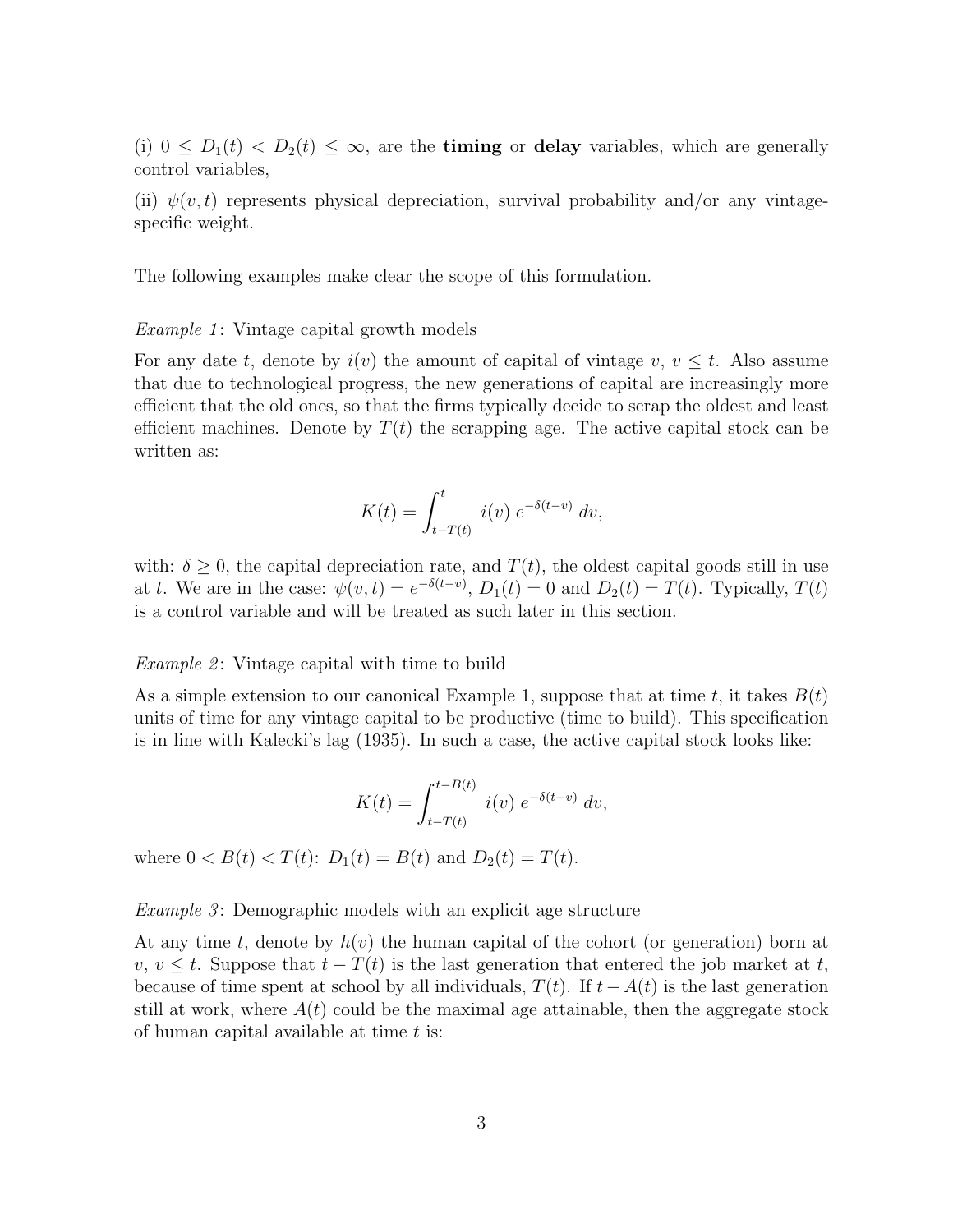$$
H(t) = \int_{t - A(t)}^{t - T(t)} h(v) e^{nv} m(t - v) dv,
$$

where:  $e^{nv}$  is size of the cohort born at v, and  $m(t - v)$  is the the probability for an individual born at v to be still alive at t. In this example,  $\psi(v,t) = e^{nv} m(t-v)$ ,  $D_1(t) = T(t)$  and  $D_2(t) = A(t)$ , with  $T(t) < A(t)$ . As it will be clear in Section 3,  $T(t)$ may be a control variable, while  $A(t)$  is typically an outcome of the postulated survival law.

#### *Example 4*: Incorporating retirement into the demographic models

A more realistic demographic model must take into account that generally individuals do not work until death: retirement is one of their most salient decisions. In our framework, retirement is just a timing and control variable more. Indeed, let  $P(t)$  be the last generation that retired at  $t$ , the aggregate stock of human capital available at time  $t$ becomes:

$$
H(t) = \int_{t-P(t)}^{t-T(t)} h(v) e^{nv} m(t-v) dv,
$$

In this case,  $D_1(t) = T(t)$  and  $D_2(t) = P(t)$ . Example 4 is studied in details in Section 3, once complemented with an optimal control device for the timing variables  $T(t)$ and  $P(t)$ . The next sub-section is devoted to show how the DDEs are derived from the above integral items, and why such a differentiation, though mathematically unnecessary, allows to better capturing and representing the economic mechanisms at work in the model.

### 2.2 The induced DDE structure and its economic interpretation

To unburden the presentation, consider the general equation (1) with  $\psi(v, t) = 1$ ,  $\forall v, t$ , namely:

$$
X(t) = \int_{t-D_2(t)}^{t-D_1(t)} x(v) dv.
$$

Assume that:

- (i)  $x(v)$  is piecewise continuous on R,
- (ii)  $D_i(t)$ ,  $i = 1, 2$ , are piecewise differentiable on R.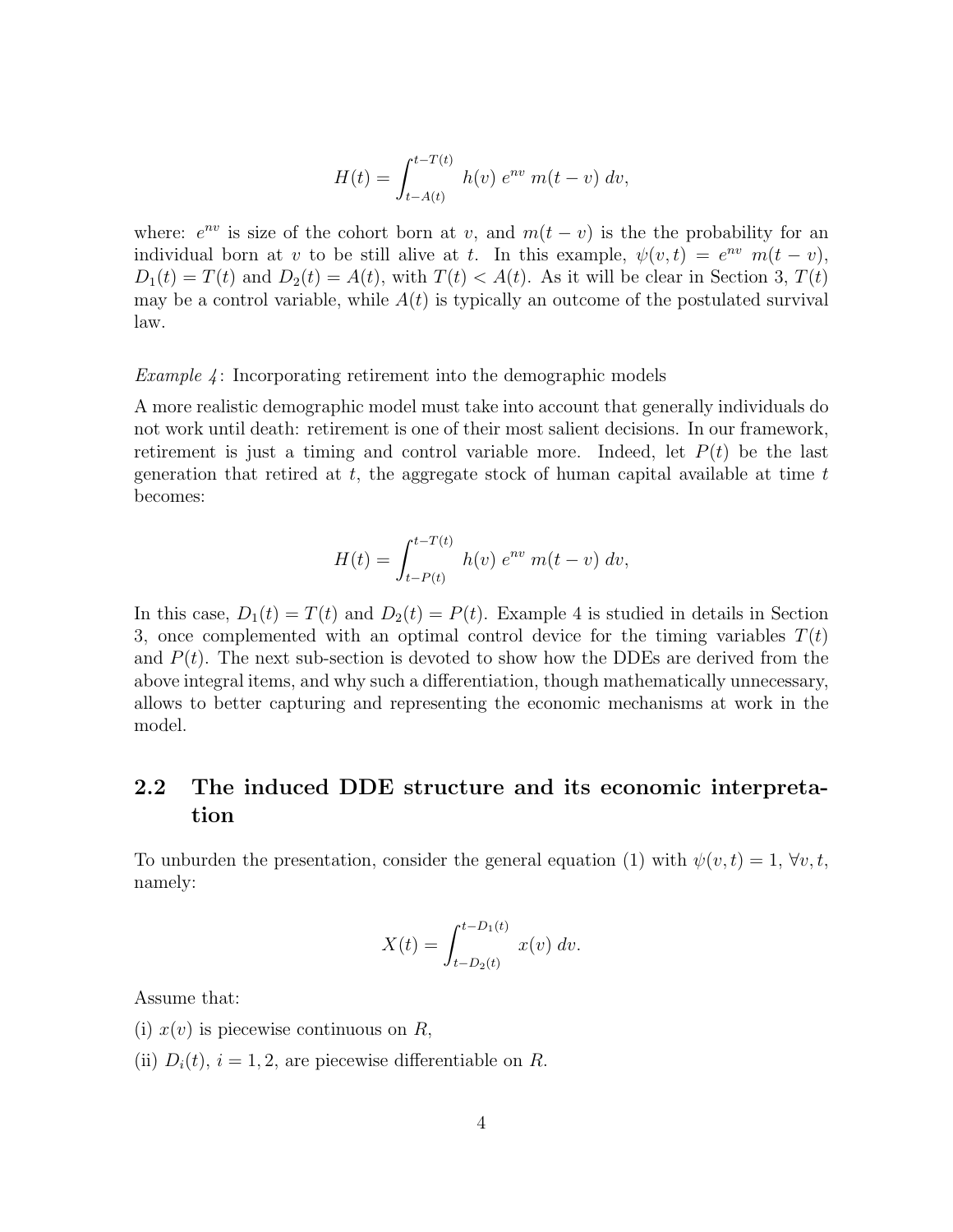Then, one can obtain by differentiation of (1):

$$
X'(t) = x(t - D_1(t)) (1 - D'_1(t)) - x(t - D_2(t)) (1 - D'_2(t)).
$$
 (2)

Notice that the obtained differential equation includes lagged and possibly state-dependent terms that feature the DDE ingredient, and makes the mathematical problem so specific. Obviously, the lags are there because they first appear in the original integral equation. Moreover, as one may suspect, it is generally possible to tackle directly the original delayed-integral equation. We come back to this specific issue in the mathematical Section 4. Nonetheless, we proceed by differentiation in order to shed a closer light on the mechanisms at work in the models, which turns out to be much less easy on the integral form  $(1)$ . Hereafter, we shall refer to the DDE  $(2)$  as a **creation-destruction** motion. We argue that such motions are extremely well adapted to generate some key properties.

In order to understand immediately where is destruction and where is creation in (2), let us use our Example 1, listed above, without capital depreciation (with  $\delta = 0$ ). The corresponding DDE is:

$$
K'(t) = i(t) - i(t - T(t)) (1 - T'(t)).
$$
\n(3)

The stock of capital increases with new investments,  $i(t)$  (**creation**), but decreases with scrapped machines,  $i(t - T(t))$ , and with reductions in the machines' lifetime,  $1 - T'(t)$ (destruction). As such, the DDE makes clear the economic determinants of investment dynamics, and allows for a precise and comprehensive interpretation. Notice that in the general case (1), differentiation typically yields non-autonomous DDEs reflecting the effects of time-varying vintage-specific weights  $\psi(v, t)$  on the magnitudes of creation and destruction. The whole DDE can be thus highly sophisticated as we will show in our demographic application in the next section.

At the minute, it is worth pointing out that the obtained creation-destruction motions are likely to generate much richer dynamics that the models which omit the vintagespecificity of the populations under consideration. Let us come back to our Example 1, without capital depreciation ( $\delta = 0$ ). If we assume no vintage-specificity, then there is no rational to scrap machines whatever their age. There is no destruction, and the law of motion of aggregate capital is simply:

$$
K'(t) = i(t).
$$

With vintage-specificity inducing destruction, capital dynamics are governed by the creation-destruction motion (3), which can be rewritten as:

$$
K'(t) = i(t) - \delta(t) K(t),
$$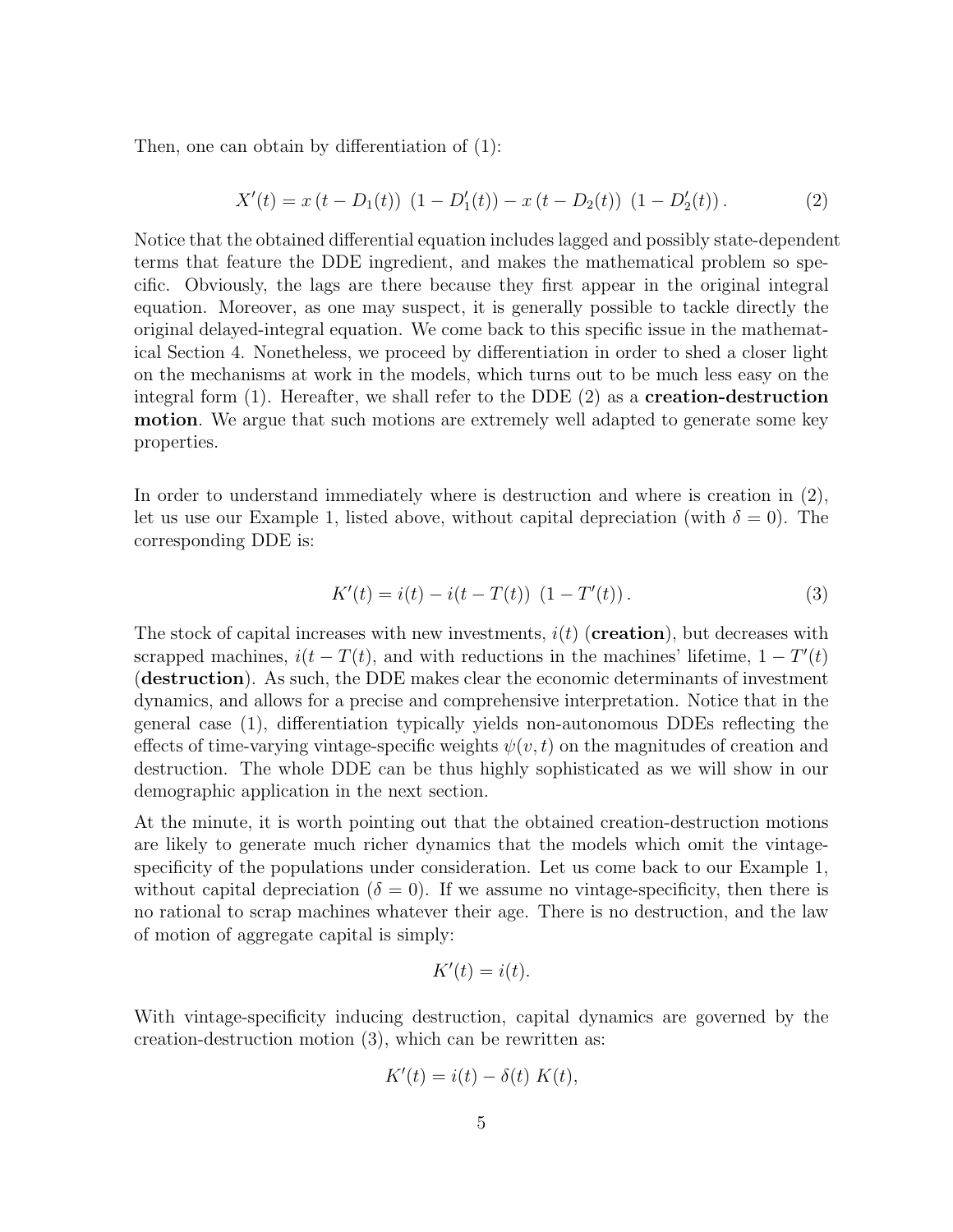with:

$$
\delta(t) = \frac{i(t - T(t)) (1 - T'(t))}{K(t)}.
$$

Destruction can be represented as a depreciation scheme. In this case, the depreciation is purely economic (since physical depreciation is assumed zero). Notice that in contrast to the typical law of motions of stock variables, the depreciation rate is not only time-dependent, it is state-dependent! It is clear at glance that when vintagespecificity is accounted for, the induced dynamics are likely to be much richer. Without vintage-specificity, the aggregate capital stock cannot be non-monotonic. With vintage-specificity, the capital stock may successively increase and decrease depending on the evolution overtime of the magnitude of destruction compared to creation. Nonmonotonicity is possible specially because the induced creation-destruction motions entail non-exponential and state dependent depreciation schemes, a fact first observed by Benhabib and Rustichini (1991). More broadly, we claim that such an approach, fully accounting for vintage-specificity, is likely to give rise the non-monotonic relationships observed either in time series or cross-section analysis. And to make the point, we show in Section 3 that it effectively allows to replicate the typical non-monotonic relationships recently pointed out in the literature of demography and growth (see for example, Kelley and Schmidt, 1995). Before, we summarize the results on an early application of this approach.

### 2.3 Early applications: Non-monotonic investment paths and persistent fluctuations

One of the main failures of the mainstream macroeconomic theory, namely the neoclassical theory, is its incapacity to generate simple models that give rise to persistent output fluctuations, which is one of the most robust stylized facts in the literature (see Cogley and Nason, 1995, for example). The canonical real business cycles models have no persistent propagation mechanisms of the shocks affecting the economies under study. The reason behind that is well-identified: The neoclassical growth model, on which real business cycles models are based, typically displays monotonic optimal paths. And so is the neoclassical growth model because it is built on the assumption that capital is homogenous, namely that there is no vintage specificity, except through a physical capital depreciation at a constant rate. In particular, it is assumed that technological innovations affect identically all the vintages, and therefore there is no reason to scrap machines. The law of motion of capital becomes simply:

$$
K'(t) = i(t) - \delta K(t),
$$

with  $\delta$  the constant rate of physical depreciation. This makes a big difference with the model accounting for vintage-specificity seen just above where the depreciation rate is not only time-dependent but also state-dependent.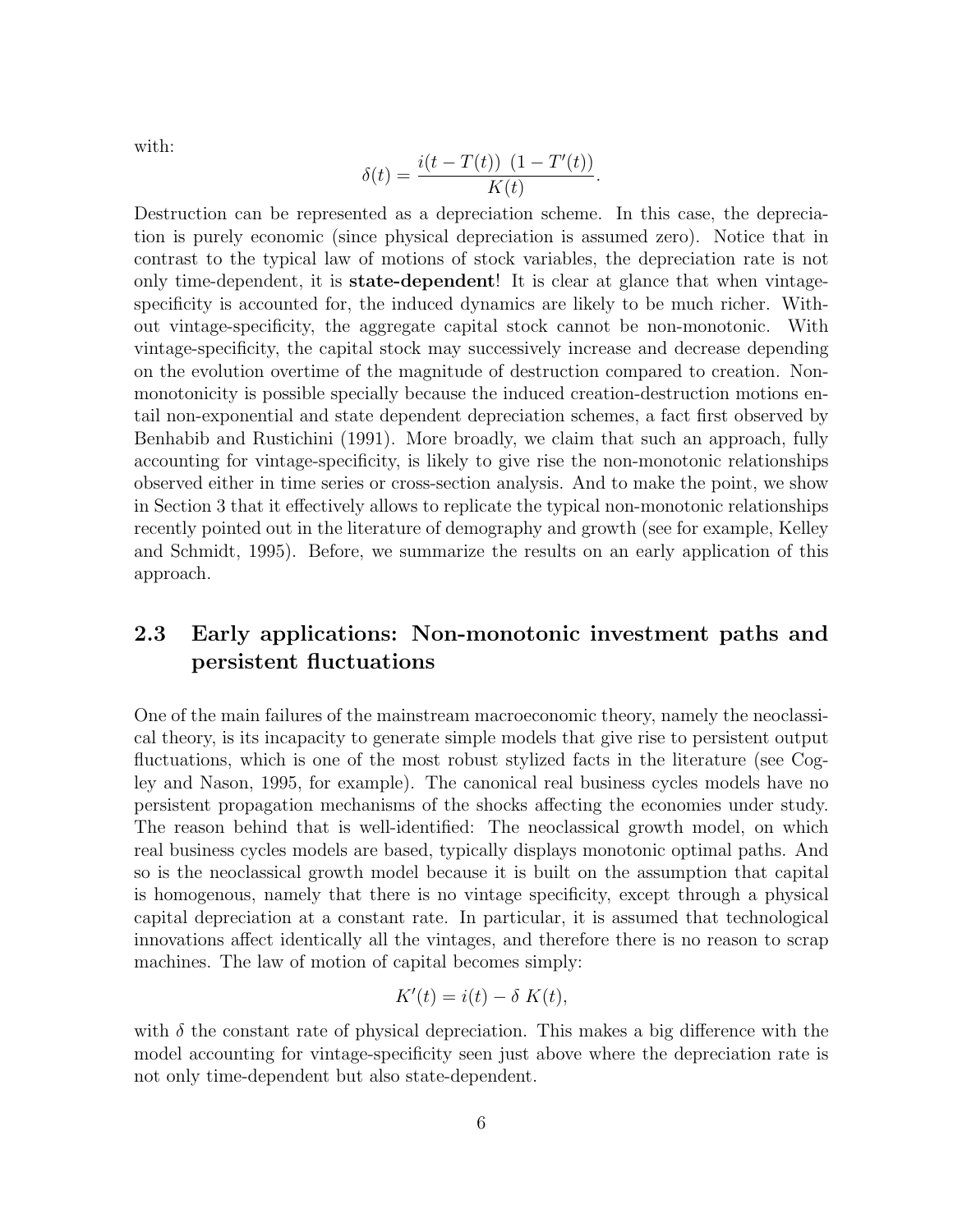Following Benhabib and Rustichini (1991), we have explored, mainly in optimal control set-ups, whether the modelling of the vintage structure using the DDE approach explained in the previous sub-section, does effectively display the persistent fluctuations that are missing in the basic neoclassical theory. We did it under stationary environments, ie. without external shocks, as in Boucekkine, Germain and Licandro (1997) or Boucekkine et al. (1998), and under non-stationary environments in Boucekkine, del Río and Licandro (1999). Before giving some details on the outcomes of the latter research, it is worth pointing out that the idea that vintage-specificity may generate oscillatory dynamics traces back to Solow et al. (1966): These authors argue that if the vintages are differentiated by their productivity, or equivalently if technological progress is embodied in capital goods, then the resulting obsolescence of the oldest vintages and their replacement over time may generate persistent fluctuations in investment, and thus in output. In particular, if replacement takes place at regular time intervals, the fluctuations may follow the echo principle. Solow et al. (1966) did not find such an occurrence in the vintage model they studied, a feature confirmed by Boucekkine, Licandro and Paul (1997) using numerical simulations. However, Solow et al. (1966) did not use an optimal control set-up, and we show hereafter that this makes the difference.

#### The generic optimal control vintage capital problem

Consider the following optimization problem:

$$
\max \int_0^\infty u[c(t)] e^{-\rho t} dt
$$

subject to

$$
y(t) = \int_{t-T(t)}^{t} i(z) dz,
$$
\n(4)

$$
\int_{t-T(t)}^{t} i(z) e^{-\gamma z} dz = 1,
$$
\n(5)

$$
y(t) = c(t) + i(t),
$$
  
\n
$$
0 \le i(t) \le y(t)
$$
\n(6)

given  $i(t) = i(t)$  for all  $t < 0$ . The objective of the optimizer is to maximize the discounted sum of a utility stream derived from consumption,  $c(t)$ . As usual in economics, the utility function  $u(c(t))$  is increasing and concave,  $\rho$  being the time discounting rate. The first constraint is the production function. As in Solow et al. (1966), the production function is linear, of the Leontief type.<sup>1</sup> Each machine of vintage z is assumed to

<sup>1</sup>Boucekkine and Pommeret (2003) use a strictly concave production function within a firm problem but obtain the same type of oscillatory investment and output paths. Thus, our results are certainly not due to the Leontief specification.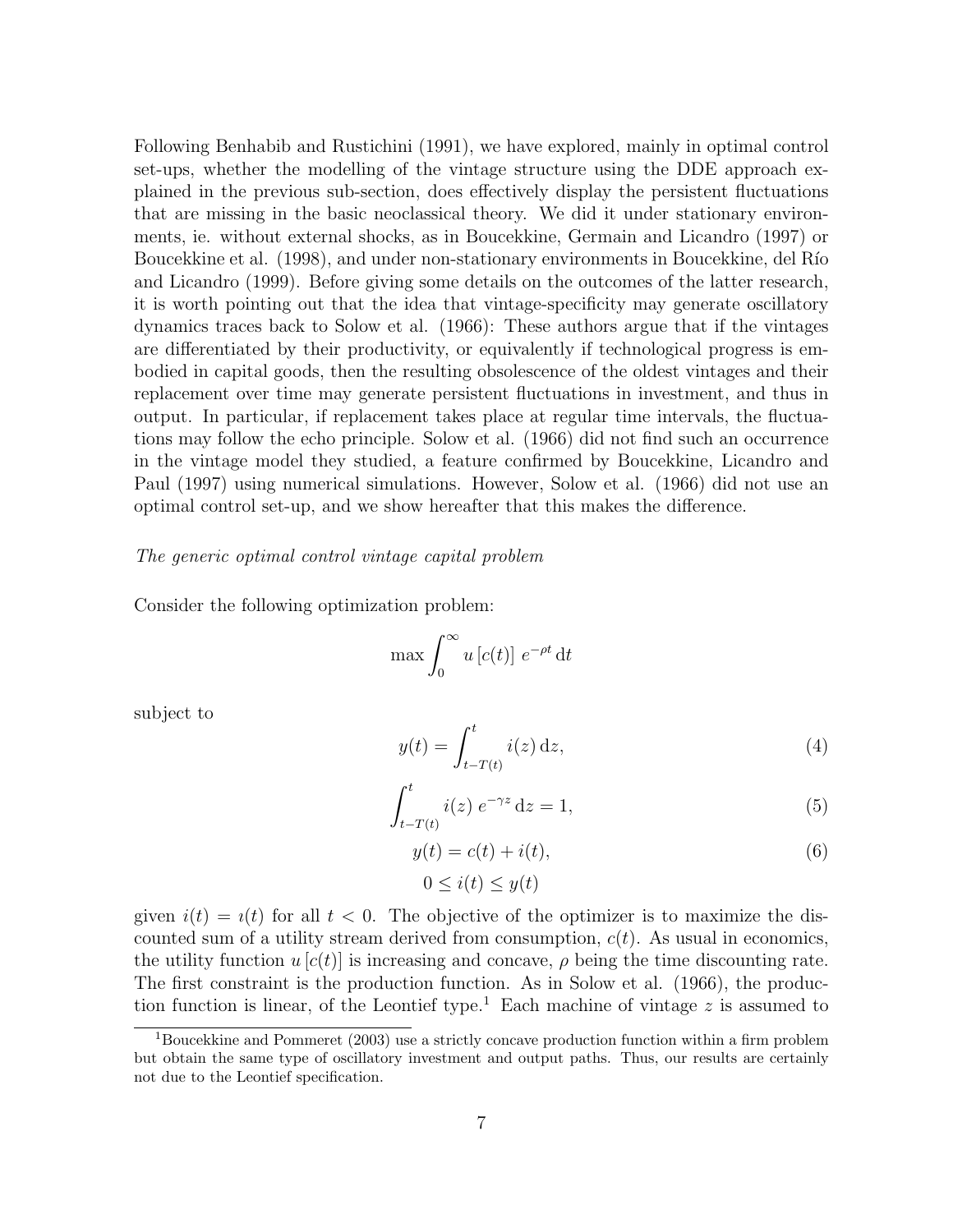produce one unit of output. However, the labor required to operate a machine decreases exponentially at a rate  $\gamma$  with the vintage index: technological progress is labor-saving and it is embodied in the successive generations of capital. Therefore, the integral term appearing on the left hand side of the second constraint is precisely labor demand to run all the machines in the workplace, from the oldest, with age  $T(t)$ , to the newest. The second constraint is simply the equilibrium condition in the labor market, where labor supply has been normalized to  $1<sup>2</sup>$ . It is also identical to the labor market equilibrium condition specified in Solow et al. (1966). The third constraint in the resource constraint, and the last constraints are typical feasibility conditions, investment is positive and should not exceed output.

One can use the resource constraint to eliminate  $c(t)$  from the optimization problem and end up with a problem with two controls,  $i(t)$  and  $T(t)$ . It is then relatively easy, using a Lagrangian technique due to Malcomson (1975), to find the following first order condition for an interior maximum:

$$
u'(y(t) - i(t)) = \int_{t}^{t+J(t)} \left(1 - e^{\gamma(z - t - T(z))}\right) u'(y(z) - i(z)) e^{-\rho(z - t)} dz \tag{7}
$$

with

$$
J(t) = T(t + J(t)).
$$

By construction,  $J(t)$  is the (expected) lifetime of the machines of vintage t. Equation (7) is the optimal interior investment rule, equalizing the marginal cost of investing in terms of utility at t (the left hand side of  $(7)$  since one unit more of investment is one unit less for consumption) and the marginal profit from investing in terms of utility, which is the inter-temporal sum of net benefits from investment over the expected lifetime of the purchased capital good. Notice that inter-temporal optimization induces advanced integral equations, a feature which makes the control of delayed systems particularly hard. Differentiating (7) together with (4) and (5) yields a differential system with lagged and advanced terms at the same time, and both the lag  $(T(t))$  and the lead  $(J(t))$  are endogenous!

In the general case, there is no way to solve the problem analytically, and we resort to numerical algorithms. We will come back to our algorithmic solution in the technical section 4. Here, we just give the main computational findings. First of all, we find that whatever the initial conditions, the optimal paths converge to a steady state state solution where  $c(t)$ ,  $i(t)$  and  $y(t)$  grow at the same rate  $\gamma$ , and where  $T(t) = J(t) = T$ , with  $\overline{T}$  a positive constant. More importantly, and contrary to Solow et al. (1966), the convergence to the steady state is oscillatory, featuring the replacement echoes referred to by these authors. That is optimal control makes the difference! In order to understand

 ${}^{2}\text{In Boucekkine, del Río and Licandro (1999), we introduce unemptyment as an endogenous variable.}$ We get, however, the same type of oscillatory behavior. Therefore, normalizing labor supply to 1 is innocuous from the qualitative point of view.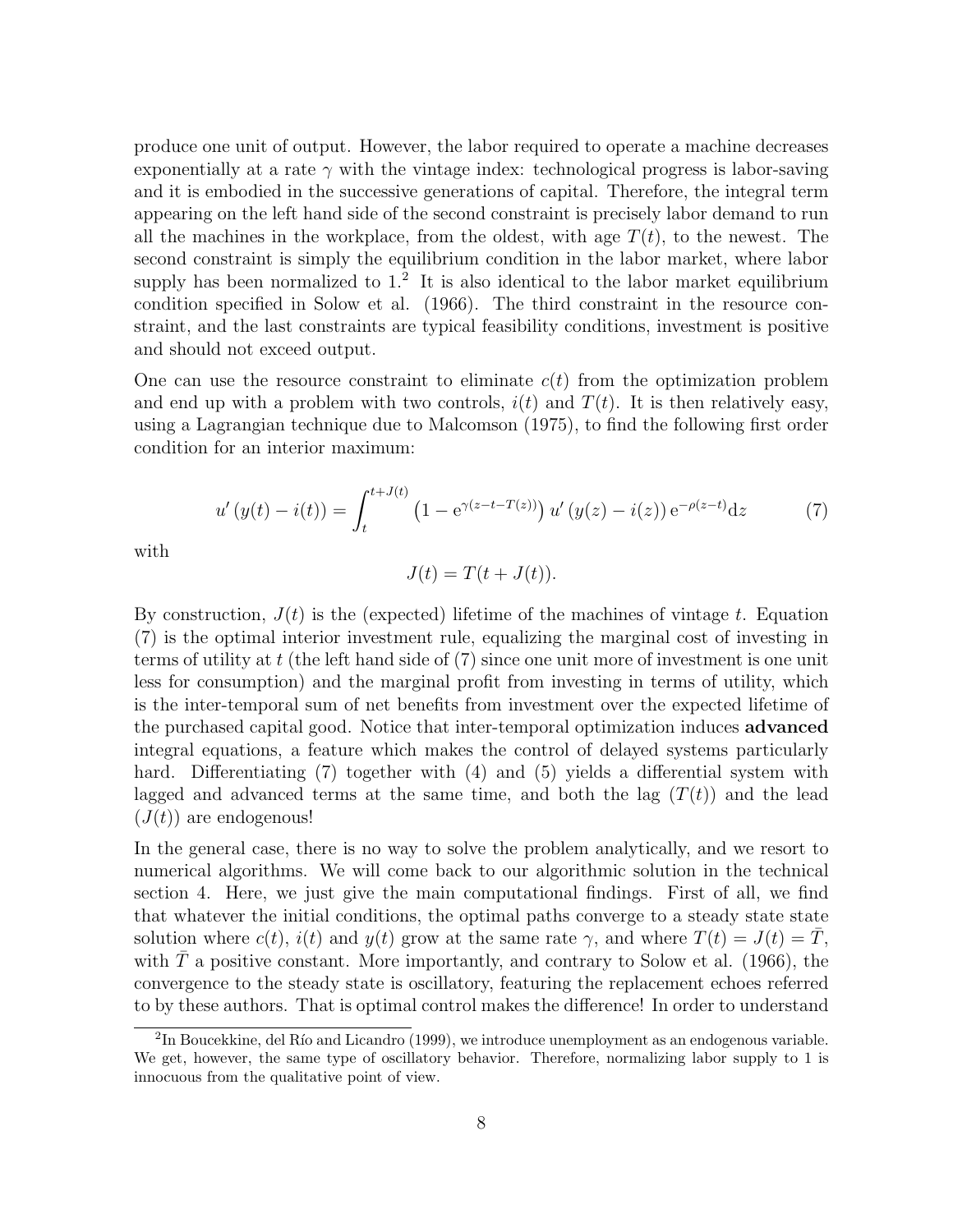why, let us solve a special case of the general model above; precisely, we consider linear utility.

#### The linear Ramsey vintage capital model

Linear utility, ie  $u |c(t)| = c(t)$ , yields interior and corner solution as well. In particular, one can show (see Boucekkine, Germain and Licandro, 1997, page 338) that:

$$
i(t)\begin{cases}\n= & 0 \quad \text{if} \quad \Phi(t) < 1 \\
= & y(t) \quad \text{if} \quad \Phi(t) > 1 \\
\in & [0, y(t)] \quad \text{if} \quad \Phi(t) = 1\n\end{cases} \tag{8}
$$

where

$$
\Phi(t) \equiv \int_{t}^{t+J(t)} \left(1 - e^{-\gamma(t-z+T(z))}\right) e^{-\rho(z-t)} dz.
$$

and

$$
J(t) = T(t + J(t)).
$$

Notice that  $\Phi(t)$  corresponds to the right hand side of the general optimal investment rule (7) when utility is linear: it corresponds thus to the weighted stream of profits from investing. Also, in the linear utility case, the marginal cost from investing is 1. Hence, the equations just above simply formalize the intuitive results that optimal investment should be nil (Resp. equal to total resources,  $y(t)$ ) when the benefit from investment is lower (Resp. larger) than the cost. In case of equality between the cost and the benefit, we get the interior solution.

Boucekkine, Germain and Licandro (1997) establish the following results:

- i) The Terborgh-Smith result. If the economy is sometime at the interior solution, then it stays on, and both  $T(t)$  and  $J(t)$  are equal to the same constant,  $T<sup>o</sup>$ .
- ii) Finite adjustment Period. Starting with any initial investment profile, or alternatively with  $T(0)$  not necessarily equal to  $T<sup>o</sup>$ , the economy converges at a finite distance to the interior solution.
- iii) Replacement echoes. The dynamics of investment and production are characterized by everlasting replacement echoes.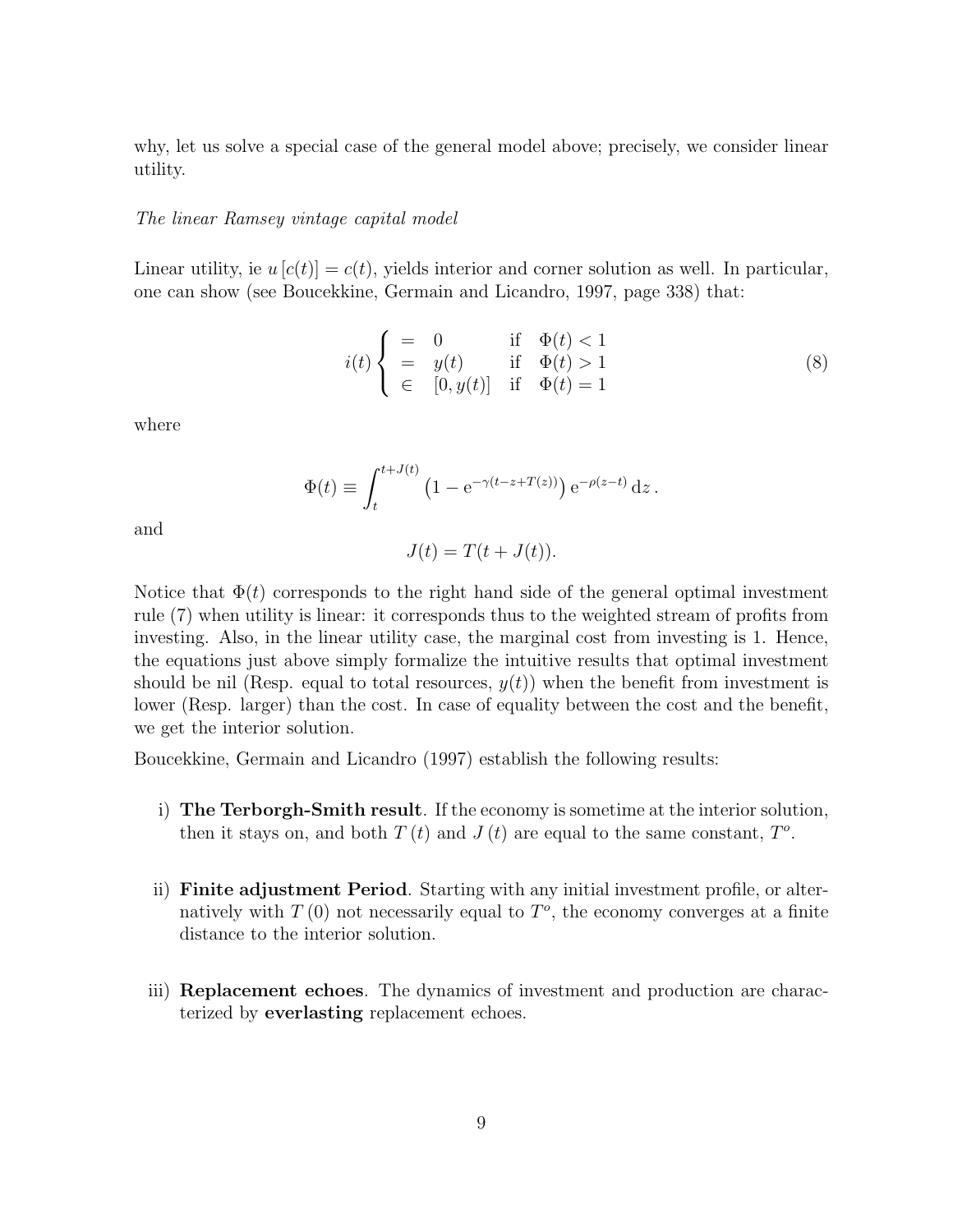Now, it is quite easy to understand why optimal control makes the difference. Property i) implies that the optimizer prefers a constant scrapping time, which is not surprising since the environment is stationary in this model. But if the optimal scrapping time is constant, then investment and output should fluctuate forever. Property ii) implies that the constant scrapping solution is always feasible from a finite date, whatever the initial investment profile. Henceforth, by simple differentiation of equation (5), and denoting by  $t_0$  the date at which the interior regime is reached, we have for  $t \geq t_0$ .  $i(t) = i(t - T^o) e^{\gamma T^o}$ , or more eloquently:

$$
\hat{\mathbf{i}}(t) = \hat{\mathbf{i}}(t - T^o),
$$

with  $\hat{i}(t) = i(t) e^{-\gamma t}$ . That is, under linear utility, detrended investment is purely periodic of period  $T^o$ , the optimal (interior) scrapping time. Naturally, when utility is strictly concave, the fluctuations are not so regular (because optimal scrapping is no longer constant), and they are dampened. Nonetheless, the oscillations are always there in the short/medium run following the frequency of replacement investment.

## 3 Non-monotonic relationships between demographic variables and economic growth

The relationship between demographic trends and economics is an area of research that is now expanding quickly. The importance of the economic growth process in fostering improvements in longevity has been stressed by the literature, but the feed-back effect of past demographic trends on growth, and in particular on the take-off of the Western World, remain largely unexplored. One likely channel through which demographics affect growth is the size and quality of the work force. In this view, generations of workers can be understood as being vintages of human capital, and studied with the same tools than vintages of physical capital.

An interesting point stressed by the empirical literature is that the relation between demographic variables, such as mortality, fertility and cohort sizes, is anything but linear. Kelley and Schmidt (1995) highlight the ambiguous effect of crude death rates. Indeed, growth is slowed by the deaths of the workers but can be enhanced by the deaths of dependents. They provide several elements showing the importance of agespecific mortality rates. Crenshaw, Ameen and Christenson (1997) regress economic growth rates on age-specific population growth rates and conclude that "economies lie fallow during baby booms, but grow rapidly as boomers age and take up their economic roles in societies."

These non-linear relationships stress the need to model the vintage structure of population. A key element is that different generations have different learning experiences and that the aggregate stock of human capital is built from the human capital of the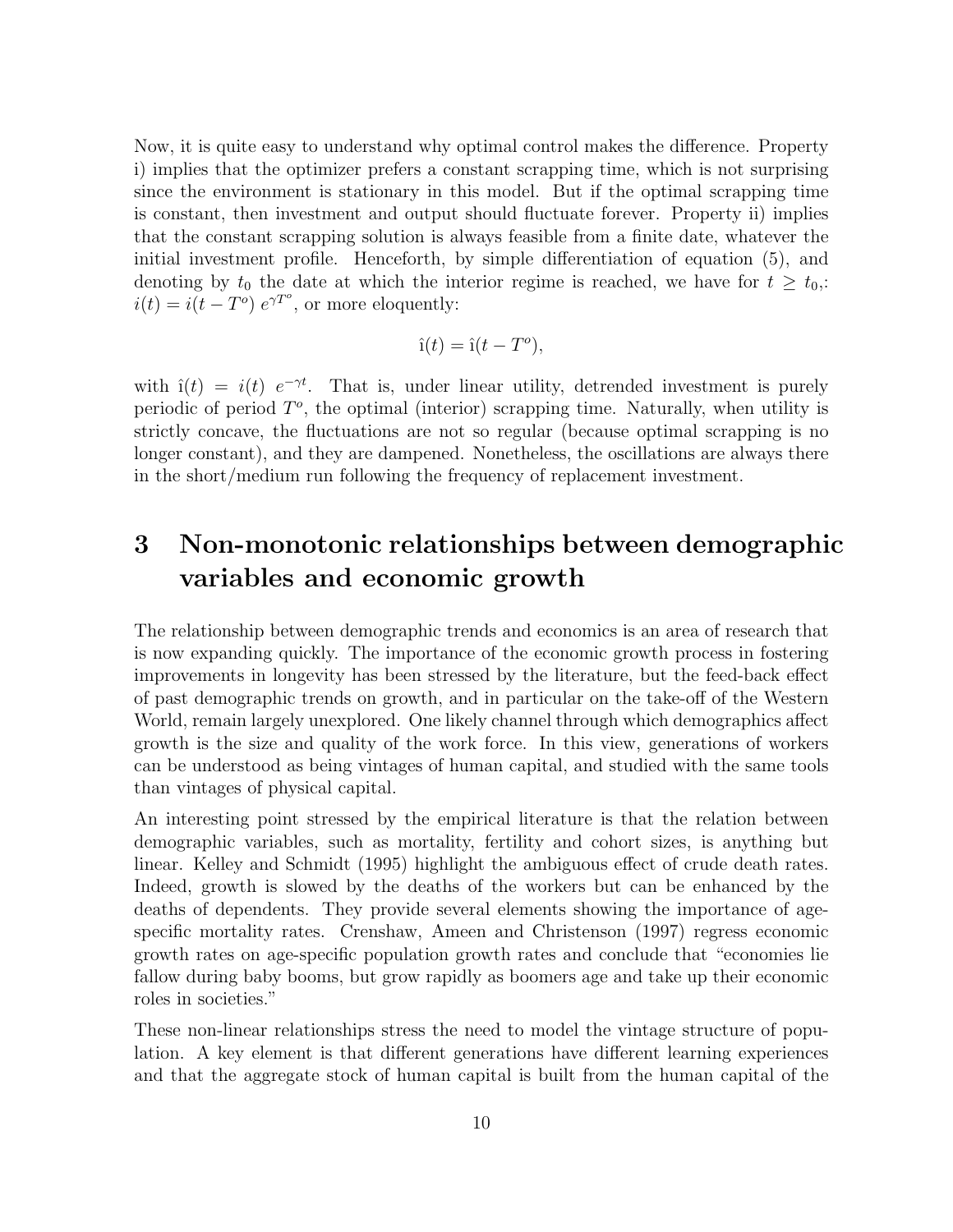different generations. In the basic overlapping generation model in continuous time, a new generation is born at each point in time. The members of this generation face a constant probability of death – i.e. independent of age  $-$ , and the size of each generation declines deterministically through time. de la Croix and Licandro (1999) analyze in this context the optimal education choice; they show in particular that drops in the probability of death induce longer schooling. They also find that the effect on growth is ambiguous, rising life expectancy being good for growth for an economy starting with a high mortality rate, but can be bad for growth in more advanced societies.

In these models, the demographic structure is highly simplified. The survival law is convex and generations never disappear entirely – this is the perpetual youth property implied by a constant probability of death. A richer model is proposed by Boucekkine, de la Croix and Licandro (2002). To stress the specific-role of the different cohorts, they assume that agents optimally choose the length of the three following activities: learning, working and being retired. Each individual has thus to decide on the length of time devoted to schooling before starting to work and on the retirement age. This model includes a relatively rich description of demographics and a realistic but still tractable survival law. This realistic survival law and the fact that the probability of death is increasing with age clearly represent an improvement with respect to previous papers in the field.

#### 3.1 The model

The set of individuals born in t has a size  $\zeta e^{nt}$  where  $\zeta$  is a scale parameter and n is the growth rate of population. The probability at birth of surviving at least until age a is given by :

$$
m(a) = \frac{e^{-\beta(a)} - \alpha}{1 - \alpha}.
$$

We see here that the survival law depends on two parameters,  $\alpha > 1, \beta < 0$ , and is a concave function of age. There is thus an upper bound on longevity obtained by solving  $m(A) = 0$ :  $A = -\log(\alpha)/\beta$ . Life expectancy at birth is given by:

$$
\Lambda = \frac{1}{\beta} + \frac{\alpha \log(\alpha)}{(1 - \alpha)\beta}
$$

The considered survival law is rich enough to mimic a variety of patterns. Figure 1 puts back to back the survival laws computed for Geneva by Perrenoud (1985) over the period  $1600-1825$  with the French estimates by Vallin and Meslé (2001) over the period 1800-2000. Notice that each curve is normalized so as to start with a value of 1 at age 10, which allow to remove the effect of swings on infant mortality and concentrate on adult mortality. Table 1 presents the estimations of the parameters as well as maximum age and life expectancy (at age 10) for these curves.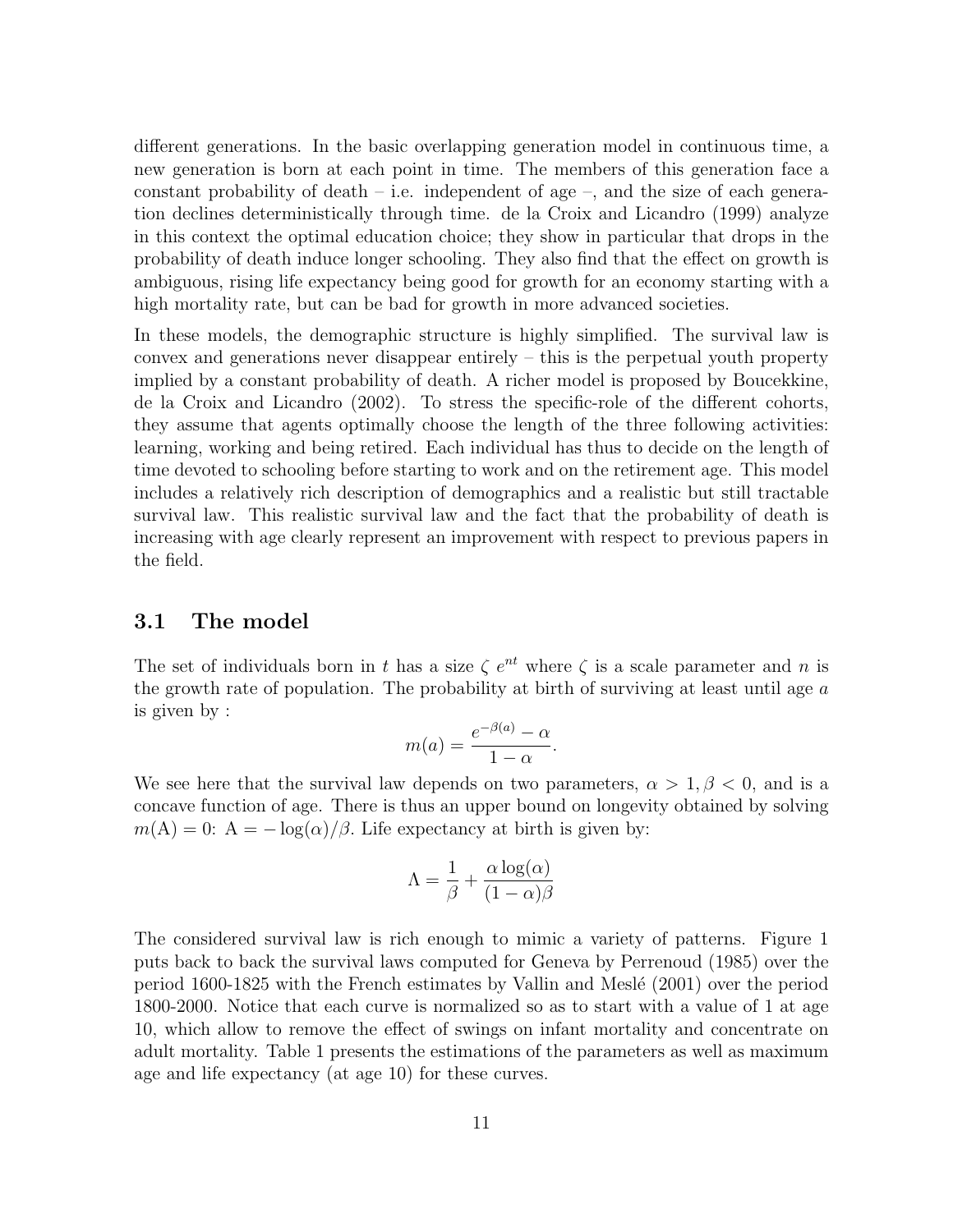

Figure 1: Shifts in the survival law over four centuries

|         | - B    | $\alpha$ | $10+A$ | $10 + \Lambda$ |
|---------|--------|----------|--------|----------------|
| 1625-49 | 0.0091 | 1.90     | 70.44  | 38.97          |
| 1700-24 | 0.0131 | 2.59     | 72.56  | 41.95          |
| 1770-90 | 0.0211 | 4.78     | 74.02  | 46.28          |
| 1875-99 | 0.0195 | 4.92     | 81.89  | 51.39          |
| 1900-24 | 0.0316 | 15.11    | 86.00  | 60.42          |
| 1925-49 | 0.0517 | 94.83    | 88.00  | 69.60          |
| 1975-96 | 0.0858 | 2394.22  | 90.69  | 79.07          |

Table 1: Survival curve estimates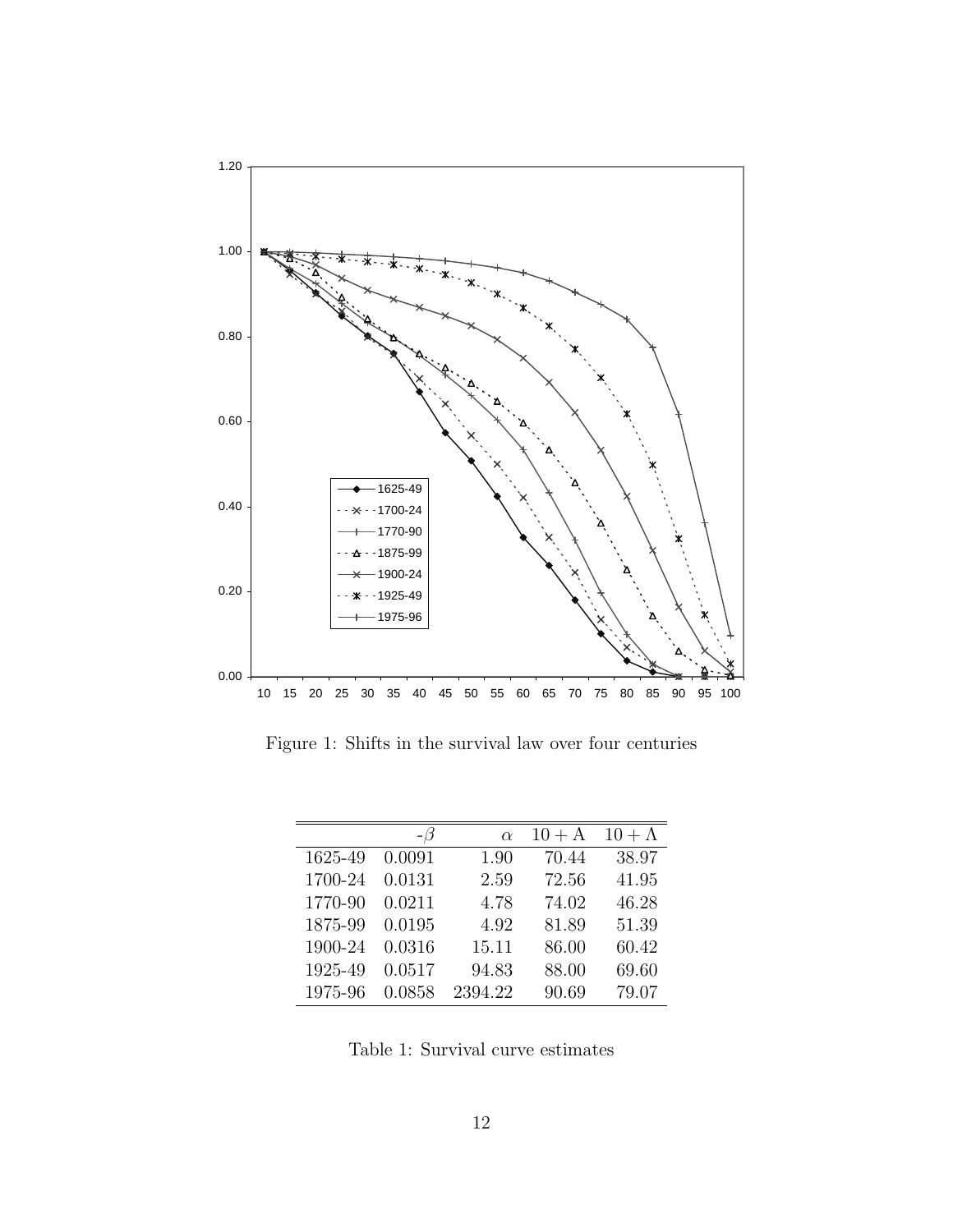The size of the population at time  $t$  is given by

$$
\int_{t-A}^{t} \zeta e^{nz} m(t-z)dz = \zeta e^{n t} \kappa \quad \text{with} \quad \kappa = \frac{n(1-\alpha) - \alpha \beta (1 - \alpha^{n/\beta})}{n(1-\alpha)(n+\beta)} \tag{9}
$$

Computing the fertility rate as the ratio of the new cohort to total population we find that it is equal to  $1/\kappa$ . Hence, given the two parameters of the survival law  $\{\alpha, \beta\}$ , we can fix n and deduce the fertility rate  $1/\kappa$ , or alternatively, fix  $\kappa$ , from which we deduce the growth rate of population n. Notice that  $\partial \kappa / \partial n < 0$ , which reflects the positive relationship between fertility and population growth.

#### 3.2 Households' choices

An individual born at time  $t$  maximizes the following utility function:

$$
\int_{t}^{t+A} c(t,z) \; m(z-t) \; e^{\theta (t-z)} dz - \frac{\bar{H}(t)}{\phi} \int_{t}^{t+P(t)} (z-t) \; m(z-t) \; e^{\theta (t-z)} dz,
$$

subject to its inter-temporal budget constraint:

$$
\int_{t}^{t+A} c(t,z)R(t,z)dz = \int_{t+T(t)}^{t+P(t)} h(t)w(z)R(t,z)dz.
$$

and to the rule of accumulation of human capital:

$$
h(t) = \frac{\mu}{\eta} \bar{H}(t) \mathrm{T}(t)^{\eta}.
$$

The choice variables are consumption  $c(t, z)$ , schooling length  $T(t)$ , and retirement age The choice variables are consumption  $c(t, z)$ , schooling length  $\Gamma(t)$ , and retriement age  $P(t)$ . The term  $\bar{H}(t)/\phi \int_{t}^{t+P(t)} (z-t) m(z-t) dz$  is the disutility of working, which is increasing with age. The parameter  $\phi$  is negatively related to this disutility.  $R(t, z)$  is the contingent price of the consumption good, i.e. the price at time  $t$  for buying one unit of good at time z conditional on being alive at time z. The parameter  $\mu$  measures the efficiency in the production of human capital, and the parameter  $\eta$  is the elasticity of income with respect to an additional year of schooling.  $\theta$  represents the time discounting rate.

The first-order conditions to the problem are:

$$
m(z-t) e^{\theta (t-z)} - \lambda(t)R(t,z) = 0
$$
\n(10)

$$
\bar{H}(t)\left[\frac{\mathrm{P}(t)}{\phi} m(\mathrm{P}(t)) e^{-\theta \mathrm{P}(t)} - \mathrm{T}(t)^{\eta} \lambda(t) R(t, t + \mathrm{P}(t)) \frac{\mu}{\eta} w(t + \mathrm{P}(t))\right] - \nu(t) = 0 \quad (11)
$$

$$
\nu(t) \ge 0, \quad P(t) \le A, \quad \nu(t)(P(t) - A) = 0 \tag{12}
$$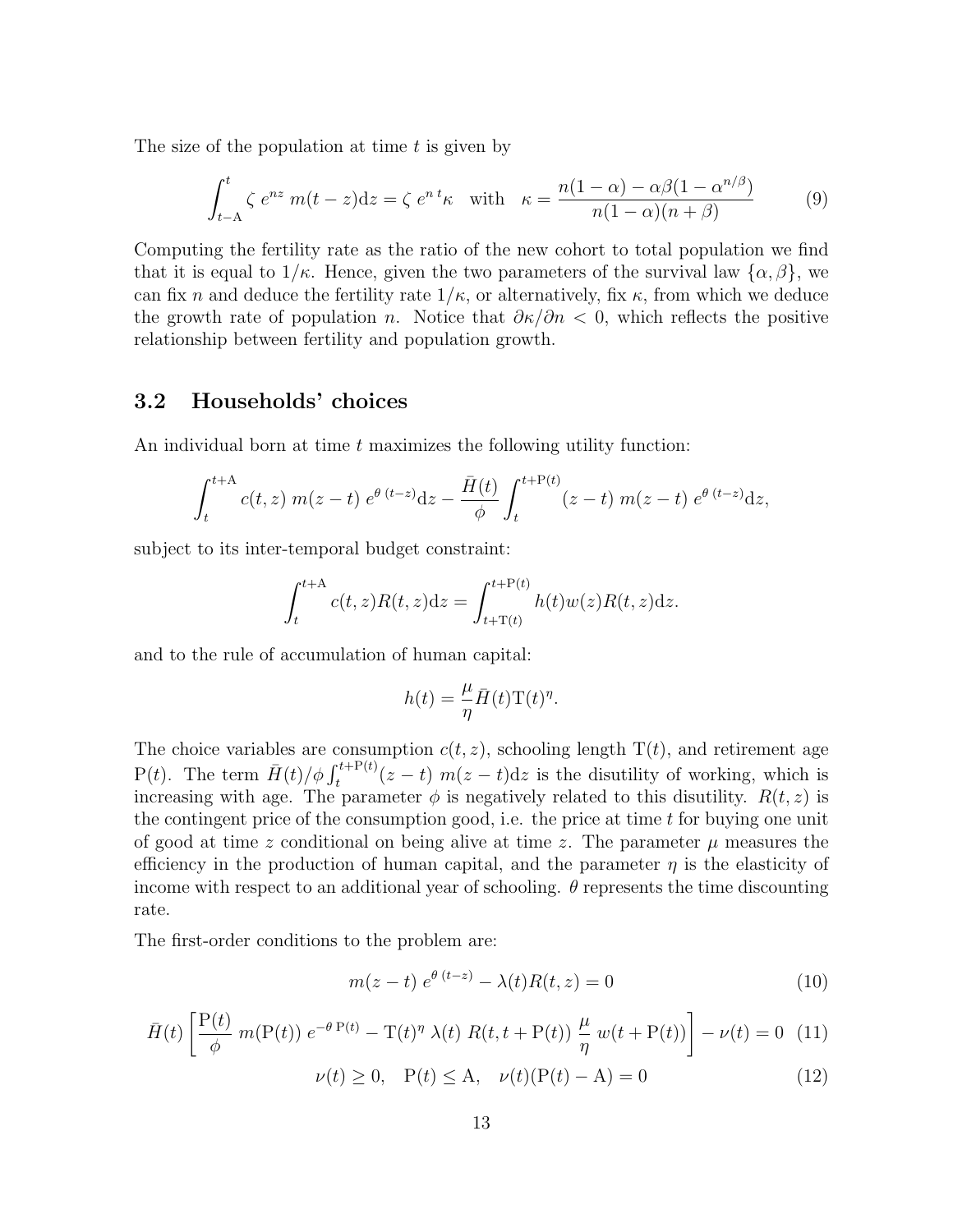$$
\eta \mathcal{T}(t)^{\eta-1} \int_{t+\mathcal{T}(t)}^{t+\mathcal{P}(t)} w(z) R(t,z) dz - \mathcal{T}(t)^{\eta} R(t,t+\mathcal{T}(t)) w(t+\mathcal{T}(t)) = 0.
$$
 (13)

where  $\lambda(t)$  is the Lagrange multiplier of the inter-temporal budget constraint and  $\nu(t)$ is the Kuhn-Tucker multiplier associated to the inequality constraint  $P(t) \leq A$ .

The production technology is linear in human capital input:

$$
Y(t) = H(t),
$$

which implies:  $w(t) = 1, \forall t$ .

#### 3.3 Optimal schooling and retirement decisions

We have studied the properties of this model under various assumptions about parameters. In the simplest case, i.e.  $\alpha = 0$ ,  $\eta = 1$ ,  $\phi = +\infty$  (as in de la Croix and Licandro, 1999), we can solve the model explicitly for optimal schooling. It is given by:

$$
\mathcal{T}(t) = \mathcal{T} = \frac{1}{\beta + \theta}.
$$

We clearly see here that improvements in longevity (drop in  $\beta$ ) rise the optimal length of schooling.

Moving towards a richer survival curve with  $\alpha > 1$  and  $\beta < 0$ , allowing for disutility of work and retirement with  $\phi$  finite, and taking  $\theta = 0$  for simplicity, we find in Boucekkine, de la Croix and Licandro (2002) that optimal schooling and retirement depend crucially on the product  $\rho = \mu \phi$ , which can be seen as the ratio of the productivity of schooling to its cost in terms of disutility. The optimal schooling and retirement decisions are given by:

$$
P(t) = \min [T(t) \mu \phi, A],
$$

$$
\int_{t+T(t)}^{t+P(t)} m(z-t)dz - T(t) m(T(t)) = 0.
$$

and we have the following proposition:

**Proposition 1** (i) There exists a unique interior  $T^*$ , and  $P^* = \rho T^*$  if and only if  $2 < \rho < \rho^*$ . (*ii*) If  $\rho \ge \rho^*$ ,  $T^* = T_{max}(\rho^*)$  and  $P^* = A$ . (*iii*) If  $1 < \rho \leq 2$ ,  $T^* = P^* = 0$ .

In this context we also proved that: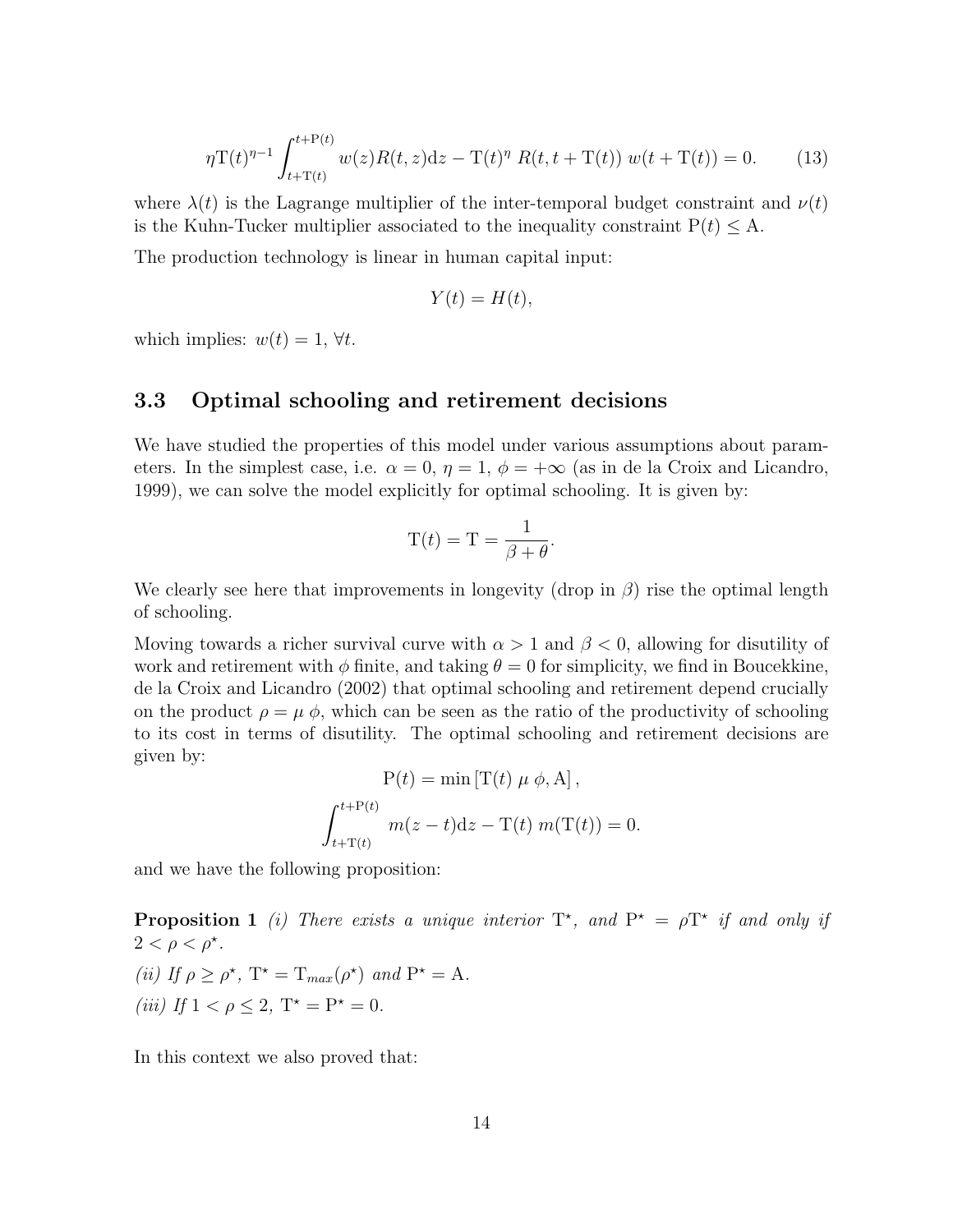Proposition 2 A rise in life expectancy increases the optimal length of schooling.

The model was next extended to allow for a non-unit elasticity of income to schooling, i.e.  $\eta$  < 1, in Boucekkine, de la Croix and Licandro (2002).

One implication of the model is that the retirement age will increase with life expectancy. In the data, however, the effective retirement age tended to drop in the OECD countries, while life expectancy rose. This is due to the tax system which incites people to retire early. An alternative specification of the model is to consider  $P(t)$  to be exogenous – say policy determined. The model can then be used to study the effect of changes in the retirement age on schooling and growth.

#### 3.4 The balanced growth path

The productive aggregate human capital stock is computed from the capital stock of all generations currently at work:

$$
H(t) = \int_{t-\overline{P(t)}}^{t-\overline{T(t)}} \zeta e^{nz} m(t-z)h(z)dz,
$$

where  $t - \overline{T(t)}$  is the last generation that entered the job market at t and  $t - \overline{P(t)}$  is the last generation that retired at  $t$ . The average human capital at the root of the externality (3.2) is obtained by dividing the aggregate human capital by the size of the population given in (9):

$$
\bar{H}(t) = \frac{H(t)}{\kappa e^{n t} \zeta}.
$$

The dynamics of human capital are thus described by the following delayed integral equation, with delays T and P:

$$
H(t) = \int_{t-P}^{t-T} m(t-z) \frac{\mu T^{\eta} H(z)}{\eta \kappa} dz
$$

As far as the long-run is concerned, we have three main results. First, the previous integral equation admits constant growth solutions, the growth rate depending on the demographic parameters and on the productivity of schooling.

Second, the long-run relationship between life expectancy and economic growth is nonmonotonic. More precisely, we show in Boucekkine, de la Croix and Licandro (2002) the following Propositions (for  $\theta = 0$  and  $\eta = 1$ ):

**Proposition 3** A rise in life expectancy through  $\beta$  at given population growth has a positive effect on economic growth for low levels of life expectancy and a negative effect on economic growth for high levels of life expectancy.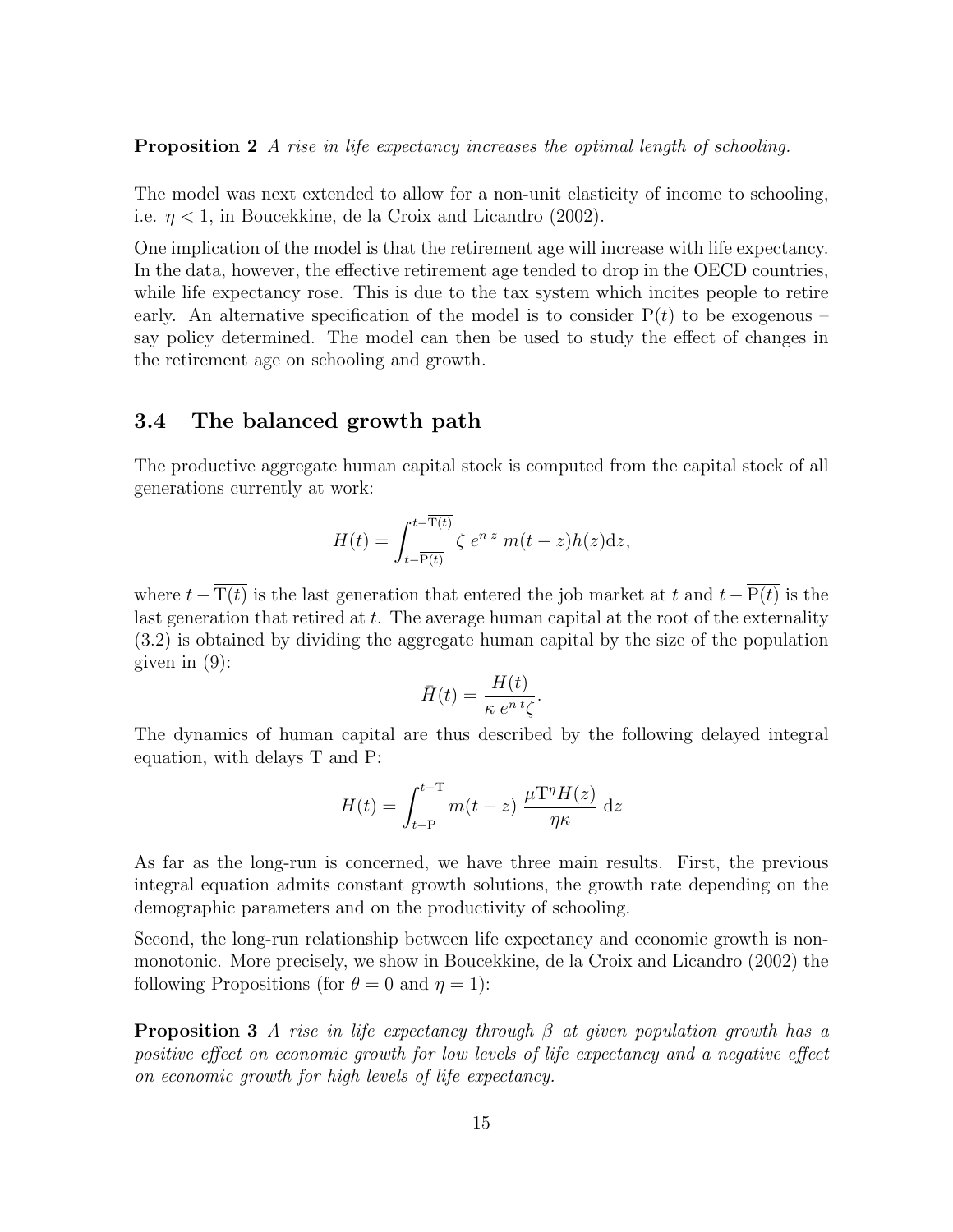| parameters | set 1 |          | set 1 |          |
|------------|-------|----------|-------|----------|
|            | Т     | $\gamma$ | Т     | $\gamma$ |
| 1625-49    | 4.76  | 0.91     | 4.76  | 0.24     |
| 1700-24    | 5.09  | 1.03     | 4.93  | 0.33     |
| 1770-90    | 5.56  | 1.19     | 5.18  | 0.48     |
| 1875-99    | 5.82  | 1.14     | 5.28  | 0.40     |
| 1900-24    | 6.49  | 1.27     | 5.59  | 0.48     |
| 1925-49    | 7.09  | 1.36     | 5.83  | 0.53     |
| 1975-96    | 7.50  | 1.36     | 5.95  | 0.44     |

Table 2: Schooling length and growth

Third, the relationship between population growth and economic growth is non-monotonic:

**Proposition 4** Assume that  $0 < T < P \leq A$ . There exists a population growth rate finite value  $n^*$  such that the long run per capita growth rate of the economy reaches its (interior) maximum at  $n^*$ .

The model can be used to numerically asses the impact of longer life on schooling and growth. Let us consider the two following parameter sets:

1. 
$$
\eta = .6; \theta = .05; \mu = .23; \phi = 45; n = 0.005.
$$

2. 
$$
\eta = 1; \theta = .0999; \mu = .138; \phi = 75; n = 0.005.
$$

The first set assumes an elasticity  $\eta$  in conformity with the econometric studies on schooling and wages. The second set assumes a higher  $\eta$ . In this case, we have adjusted  $\theta$  to keep schooling the same in the two sets for the longevity parameters in 1625-49. The parameters  $\mu$  and  $\phi$  have also been adjusted to keep the expressions  $\mu/\eta$  and  $\eta\phi$ the same in both sets. Table 2 gives the estimated length of schooling and the estimated growth rates for the two parameter sets and for the different parameters of the survival curve provided in Table 1. The age of entry into the labor market is  $10 + T(t)$ . The growth rate  $\gamma$  should be interpreted as the steady state growth of output exclusively due to human capital (there is neither physical capital nor technological progress in the model).

In case 1, the rise of longevity accounts for a lengthening of schooling of about  $2_{3/4}$  years and a rise of long-term growth of 0.5 percent. In case 2, the effect on schooling is smaller but the effect on growth is proportionally larger, thanks to a larger elasticity  $\eta$ . Note that, in the second cases, the improvements in longevity between 1925-49 and 1975-96 have led to a decrease in the long-term growth rate, illustrating Proposition 3.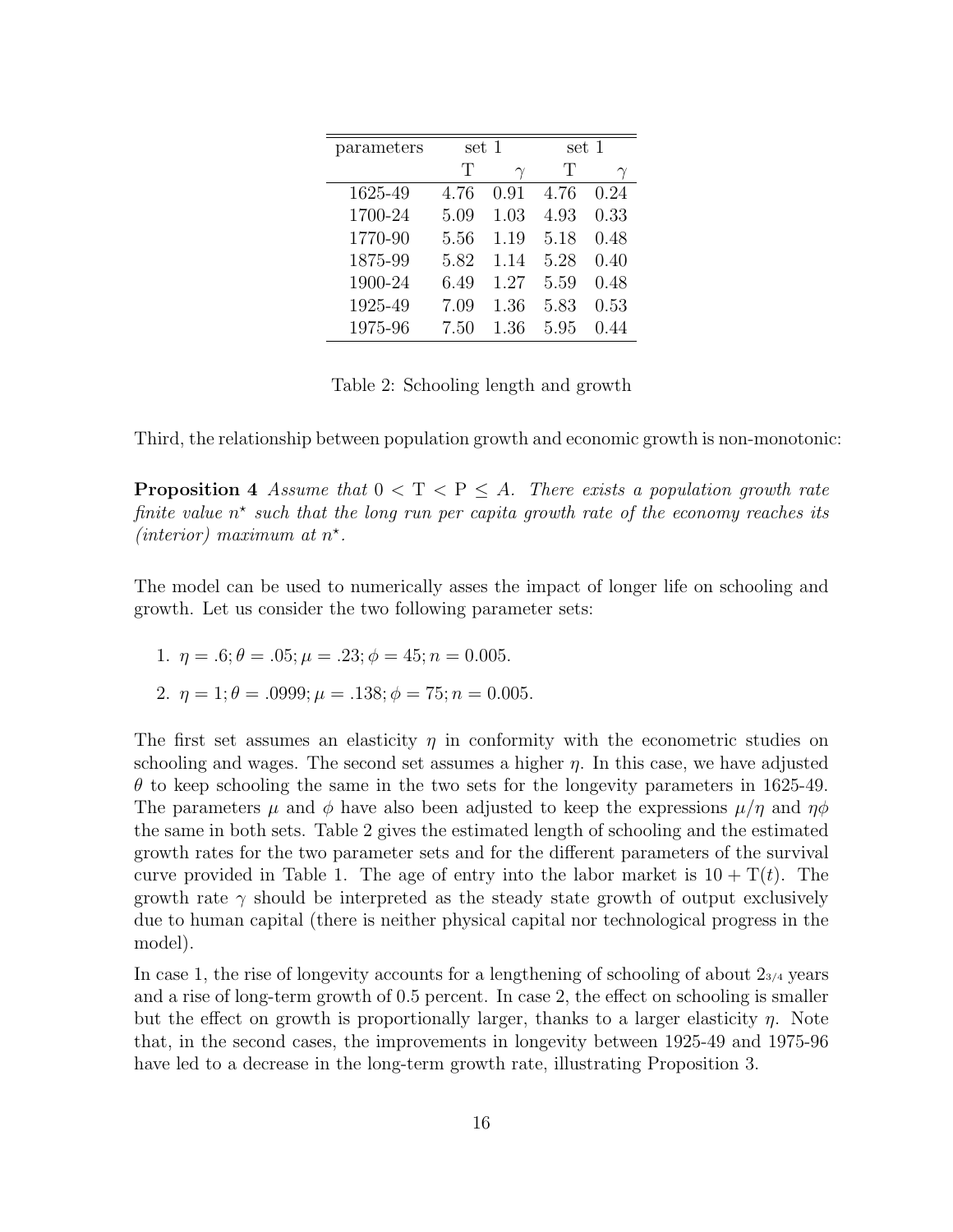

Figure 2: Dynamic simulation of a fall in fertility

#### 3.5 Transitory dynamics

The transition to the constant growth solutions studied above follows the second-order DDE on  $\hat{H}(t) = H(t)e^{-\gamma t}$ , detrended human capital, where  $\gamma$  is the stationary growth rate:

$$
\hat{H}''(t) = -\gamma(\beta + \gamma)\hat{H}(t) - (\beta + 2\gamma)\hat{H}'(t) \n+ \frac{\mu T^{\eta}}{\eta(1 - \alpha)\kappa} \left[ \left( \gamma e^{-(\beta + \gamma)T} - \alpha(\beta + \gamma)e^{-\gamma T} \right) \hat{H}(t - T) \right. \n- \left( \gamma e^{-(\beta + \gamma)P} - \alpha(\beta + \gamma)e^{-\gamma P} \right) \hat{H}(t - P) \right] \n+ \frac{\mu T^{\eta}}{\eta(1 - \alpha)\kappa} \left[ \left( e^{-(\beta + \gamma)T} - \alpha e^{-\gamma T} \right) \hat{H}'(t - T) - \left( e^{-(\beta + \gamma)P} - \alpha e^{-\gamma P} \right) \hat{H}'(t - P) \right].
$$

An example of the transitory oscillatory dynamics is provided in Figure 2. Starting along a balanced growth path, we assume that there is a permanent unexpected change in fertility at  $t = 0$  in an economy with parameter set 1 and longevity parameters for 1975-96. The size of new generations after time zero is  $\zeta$  instead of  $\zeta e^{0.005t}$  for  $t < 0$ . The growth rate of total population changes thus slowly from 0.5 % to 0 %.

Considering the transition from a balanced growth path to the other, we observe that the change in fertility is first followed by an increase in  $\gamma - n$ . Per capita growth rises during 7 years (the schooling length). During this period, the activity rate increases systematically as the weight of students decreases, which exerts a positive effect on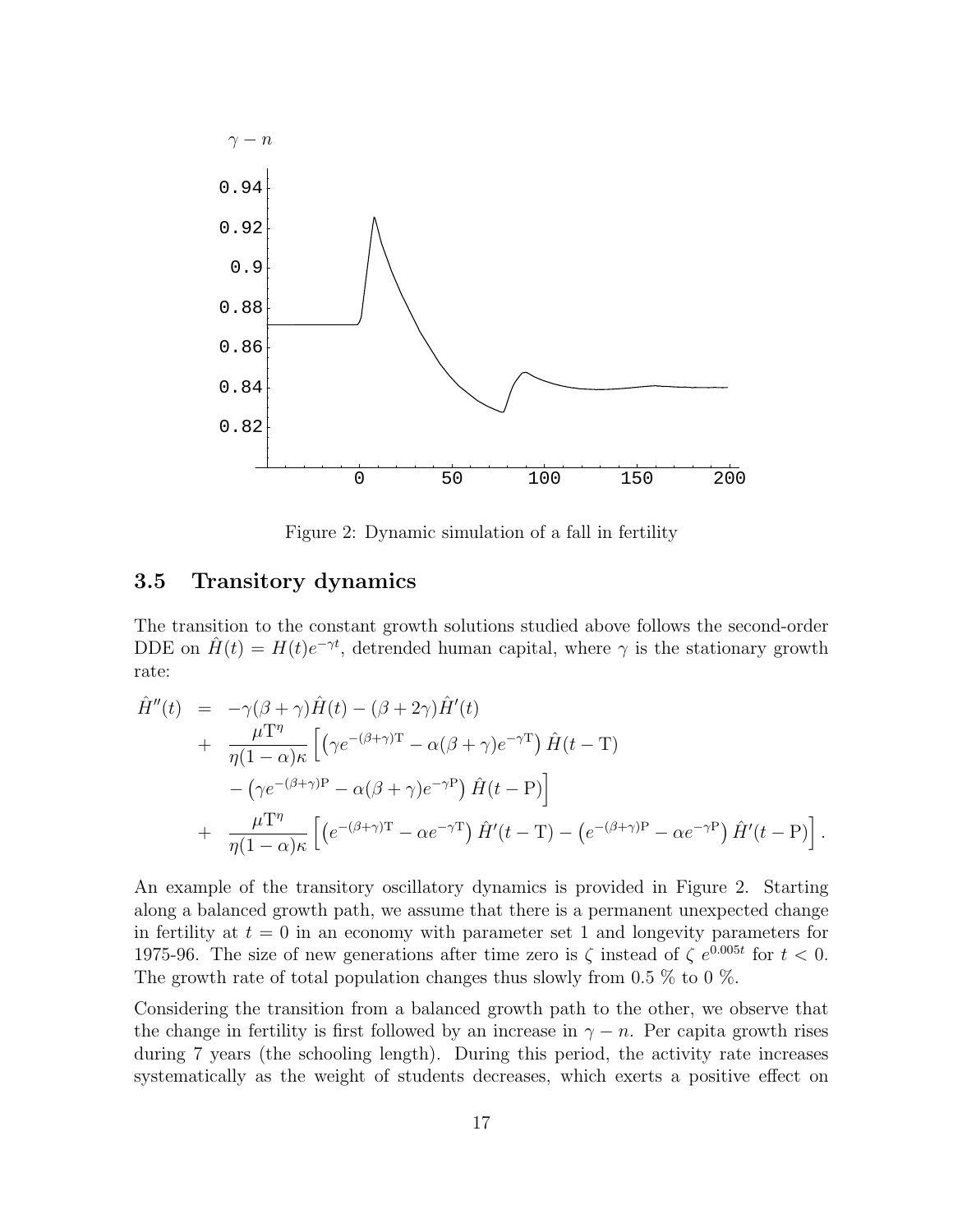growth through the externality. After this period the generations born after  $t = 0$ , which are smaller, start entering the labor market. This has a negative effect on the externality and dampens growth. After  $t = P$ , the old generations born before 0 are progressively substituted by smaller cohorts in the retired population, which has a positive effect. We then observe small replacement echoes which are typical of models with delays.

### 4 Mathematical aspects

In this section, we briefly review the technical tools that are relevant in our approach. We also mention some important unsettled issues.

#### 4.1 Stability analysis

There exists an abundant stability literature in the linear case with constant delays (Bellman and Cooke, 1963, Hale, 1977, and more recently, Kolmanovski and Myshkis, 1998). General theorems are available for scalar DDEs with a single delay: For example, Hayes theorem (see Theorem 13.8 in Bellman and Cooke, 1963) gives a set of two necessary and sufficient conditions in terms of the coefficients of the DDE (and thus independent of the value of the delay) ensuring that the 0-equilibrium is asymptotically stable (in the sense of Lyapunov). Unfortunately, things become more difficult (and sometimes impossible) when we depart from this simple class. For example, even in the scalar case, the presence of an additional delay makes it impossible to state general theorems  $\dot{a}$  la Hayes, and the values taken by the two delays enter the stability conditions. In any case, as far as the delays or time advances are constant, there is a clear methodology to study stability. We argue hereafter that while this methodology works very well in the absence of optimal control, it needs to be complemented in the set-ups involving intertemporal optimization as in our approach.

#### The typical treatment: the scalar one-delay case

To illustrate very briefly the typical treatment in the absence of dynamic optimization, consider the Leontief technology (4), and assume investment in new vintages is a constant fraction of output, say  $0 < \alpha < 1$ . Also assume that the lifetime of machines is constant, equal to  $T$ : this is called a one-hoss shay vintage model. Time differentiation then yields:

$$
i'(t) = \alpha \ \left(i(t) - i(t - T)\right).
$$

As for ordinary differential equations, the stability analysis starts with the computation of the roots of the characteristic function  $h(z)$ . Putting  $i(t) = e^{zt}$  in the DDE just above,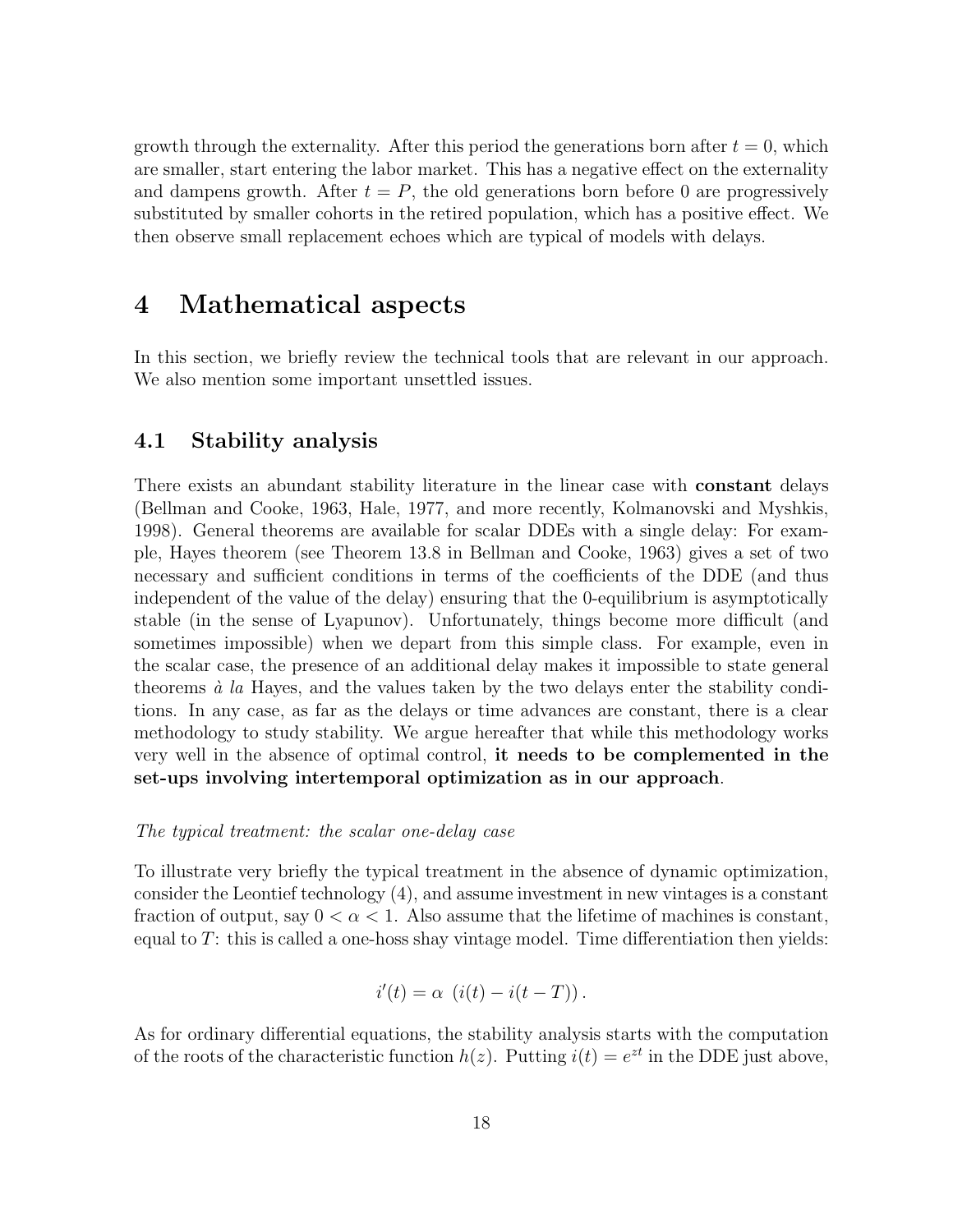one gets the characteristic equation:

$$
z - \alpha \left( 1 - e^{-zT} \right) = 0.
$$

And here comes the first difficulty of the problem: This is no longer a polynomial problem. Because of the term  $e^{-zT}$ , the left hand side of the characteristic equation is a transcendental function, and the equation has an infinite number of roots in the set of complex numbers. Precisely, we know that all the roots lie in half a plan with an infinity of roots having negative real parts (see for example, Bellman and Cooke, 1963, chapter 12 for a complete picture). Notice that one could have computed the characteristic equation directly on the structural integral equation, simply by putting  $i(t) = e^{zt}$  in this equation. Observe that the sets of roots of the DDE Vs the integral equation are identical except the root  $z = 0$ , which is typically added by time differentiation. However, we find it easier and more comfortable to work on DDEs because of the markedly superior economic insight that can be gained from them as detailed in Section 2, and because of the mostly familiar mathematical concepts and criteria used in comparison with the traditional ordinary differential equation state modelling. This will be clear in a moment.

The infinite number of roots implies two specific problems that are nowadays quite well solved. The first one is purely computational: how to deal with the infinity of roots in practice? Given that only a finite number of roots with a positive real part can occur, a natural numerical solution to the problem is to concentrate on these roots which are responsible for instability. Some algorithms have been built up to compute these specific roots. For example, Engelborghs and Roose (1999) propose an algorithm, which estimates the subset of rightmost roots of a DDE.

The second problem is more fundamental and has to do with the stability theory itself. Indeed, by analogy with the theory of ordinary differential equations, one would think of the solutions of the DDEs as potentially infinite expansions:

$$
i(t) = \sum_{r} p_r(t) e^{z_r t},
$$

where  $z_r$  is any sequence of roots of h, and where  $p_r(t)$  is a polynomial of degree of degree less than the multiplicity of  $z_r$ , typically computed from the initial conditions. However, the problem is much harder here because the series are infinite and their convergence is not granted. Fortunately, we have the sufficient material to settle this potential problem quite comfortably (see Theorem 3.4, page 55, and Theorem 4.2, page 109, in Bellman and Cooke, 1963). Not only the series converge under fairly general conditions, but we can extend the familiar Lyapunov theorem for stability and asymptotic stability for linear DDEs. For example, if the roots of a linear homogenous DDE have strictly negative real parts, then 0 is asymptotically stable. Even more: Familiar existence and Hartman-Grobman theorems hold in the nonlinear scalar case.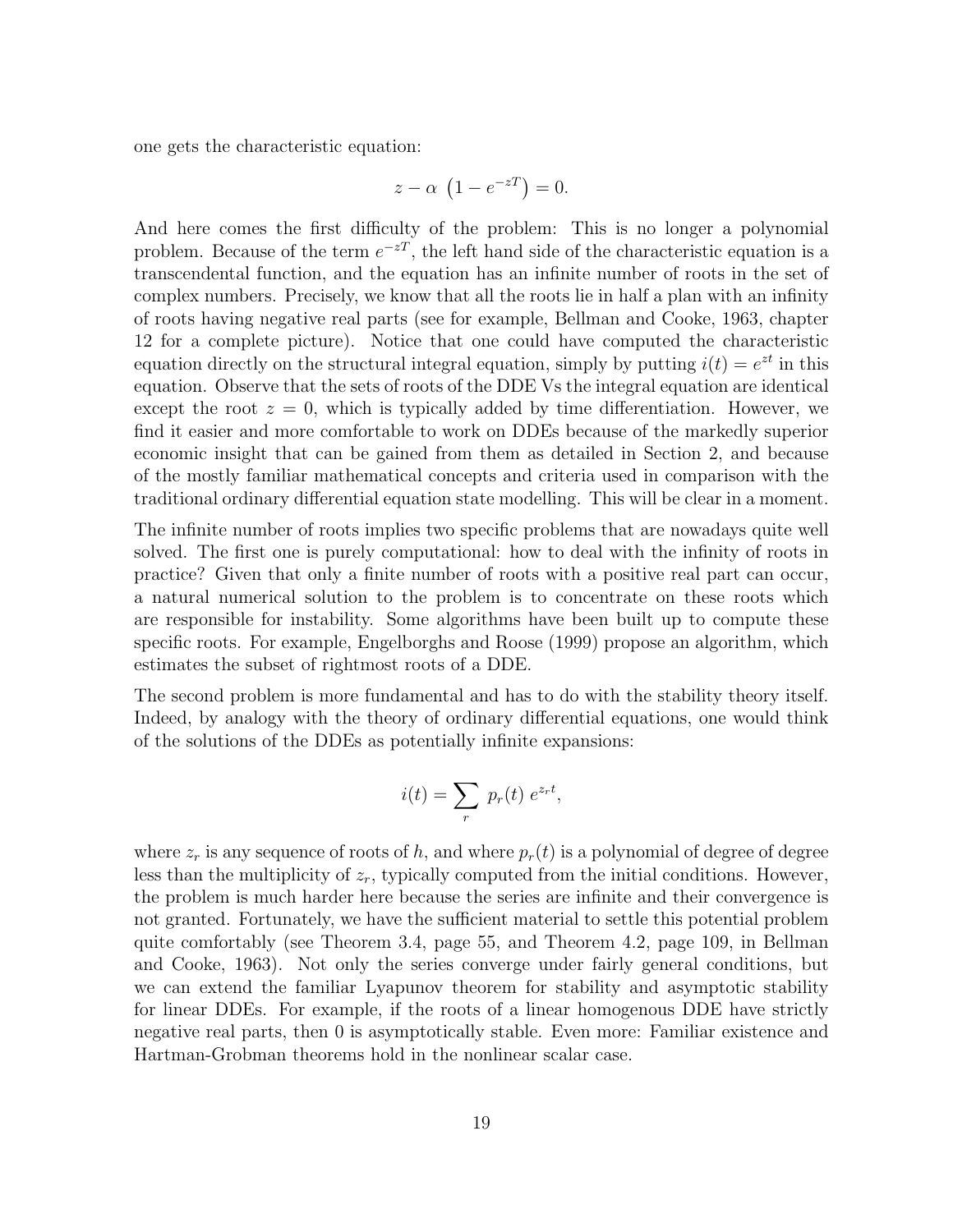#### Why optimal control "hurts"?

As pointed out in the sub-section 2.3, inter-temporal optimization yields advanced terms, so that we end up with a mixed-delay system, with both lagged and advanced variables. Even if we abstract away from the state-dependence of the delays and leads, the problem becomes infinitely harder that the pure delay case, or, by symmetry, the pure advanced case (ie., with only time advanced terms). There is a first extreme difficulty in handling mixed-delay systems: as noticed by Rustichini (1988) on a scalar linear mixed-delay equation, such equations may not admit a solution for any initial conditions. For nonzero measure sets of initial conditions, the linear equations considered by Rustichini have no solution.

There is an even more dramatic difficulty: there is no clear stability concept in the mixed-delay case. Indeed, while the delayed part of the system generates an infinite number of roots with negative real parts, its advanced part gives rise symmetrically to an infinite number of roots with positive real part. Which stability criteria to enforce in such a case? What could be a saddlepoint path in this context? This issue is not treated as such in the literature. We next propose two ways to tackle it. At first, we highlight the role of transversality conditions (whenever necessary) to clarify the stability issue. Then, we present briefly a numerical algorithm designed to compute the solution paths of the mixed-delay state-dependent system presented in Section 2.

#### 4.2 Optimal control of DDE systems

As mentioned in the introduction section, the early economic applications of differentialdifference equations did not use optimization. The most serious and comprehensive work mixing optimal control of differential-difference equations concerns the optimal control of DDEs with infinite (or continuous) delays, which typically arise in optimal dynamic advertising (Hartl, 1984, and Hartl and Sethi, 1984). In the same line of research, one can also quote the remarkable work of Carlson (1990) and Zaslavski (1996) who focus on optimal overtaking paths.

In this kind of framework, only the state variables are delayed. Unfortunately, vintage modelling in economics involves finite and state-dependent delays, and more importantly, it generally gives rise to delayed controls. Therefore, the most serious and comprehensive optimal control literature of delayed systems is not of much help.

In order to make briefly the point, and offer an alternative view of the problem, let us come back to our optimal control vintage capital growth model of Section 2, and let us assume that the machines have a productivity  $A$  (instead of 1 in Section 2) and a finite assume that the machines have a productivity A (instead of 1 in Section 2) and a finite<br>and constant lifetime, T. Denoting by  $k(t) = \int_{t-T}^{t} i(z) dz$ , the problem can be rewritten as follows: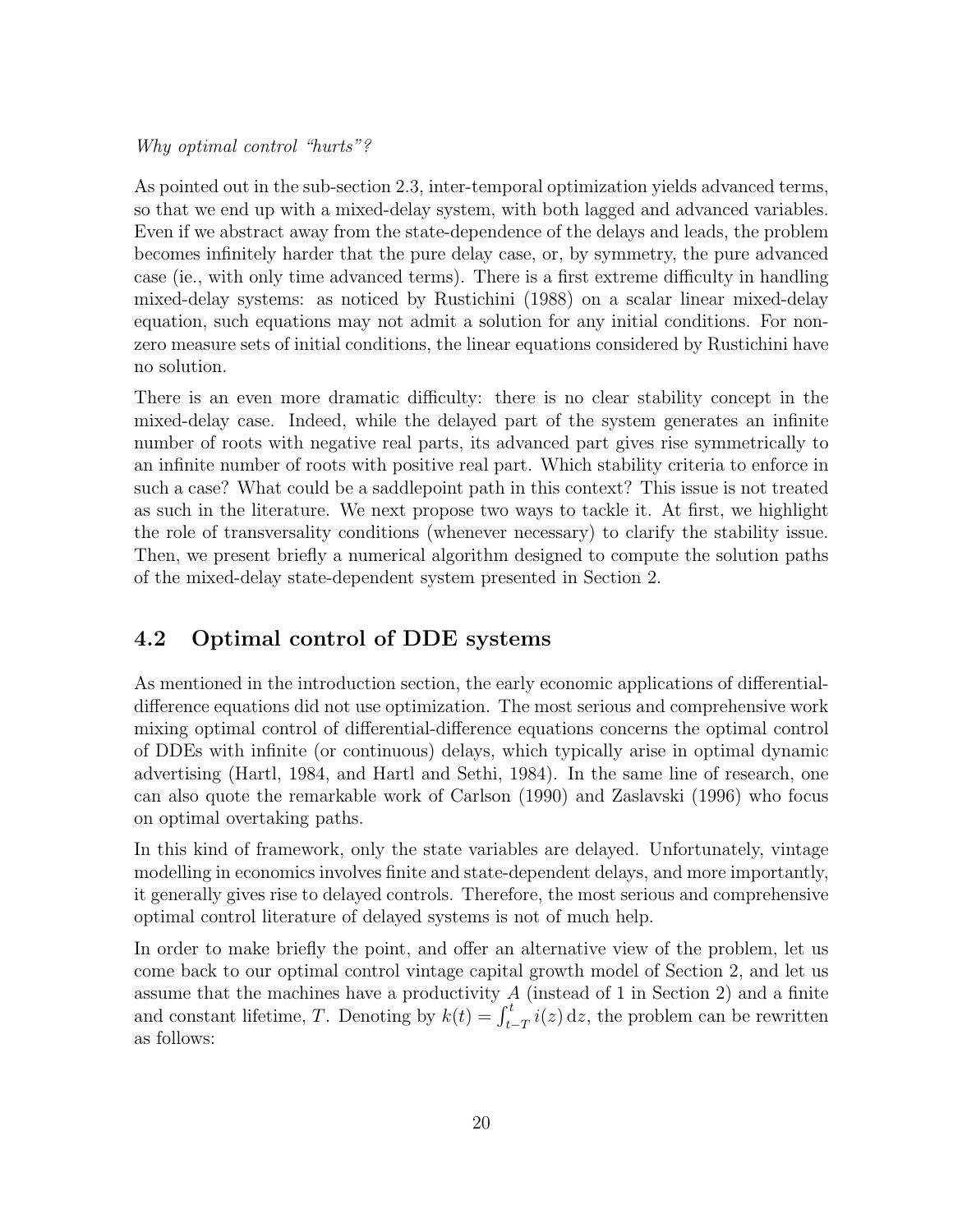$$
\max \int_0^\infty \frac{\left[Ak(t) - i(t)\right]^{1-\sigma}}{1-\sigma} e^{-\rho t} dt \tag{P}
$$

subject to

$$
k'(t) = i(t) - i(t - T),
$$
\n(14)

$$
0 \le i(t) \le Ak(t),\tag{15}
$$

given  $i(t) = i_0(t) \geq 0$  for all  $t \in [-T, 0]$ , and

$$
k(0) = \int_{-T}^{0} i_0(z) \, \mathrm{d}z. \tag{16}
$$

As mentioned just above, the problem turns out to be an optimal control problem with delayed controls, and not with delayed state variables as in the core of the related literature. Nonetheless, some literature (Kolmanovski and Myshkis, 1998, chapter 14, or even Kamien and Schwartz, 1991, Section 19) exists on problems like ours but only in finite horizon. Boucekkine et al. (2003) invoke Michel's argument (1982) to identify the transversality conditions that arise as necessary optimality conditions in infinite horizon, and use these conditions to conclude for the stability of the optimal paths, therefore surmounting the conceptual problem around the stability of mixed-delays systems mentioned in sub-section 4.1.

Indeed, the first order conditions for an interior solution are:

$$
[Ak(t) - i(t)]^{-\sigma} e^{-\rho t} = \lambda(t) - \lambda(t+T)
$$
\n(17)

$$
A\left[Ak(t) - i(t)\right]^{-\sigma} e^{-\rho t} = -\lambda'(t)
$$
\n(18)

and the transversality conditions

$$
\lim_{t \to \infty} \lambda(t) \ge 0 \qquad \text{and} \qquad \lim_{t \to \infty} \lambda(t)k(t) = 0 \tag{19}
$$

The transversality conditions are necessary because following Michel (1982), the objective function is positive and because the set of admissible speeds of the optimal state variable, namely  $k'(t) = i(t) - i(t - T)$ , for all possible controls  $i(t)$  contains a neighborhood of 0 for t large enough. Indeed,  $k'(t) \in [-Ak^*(t-T), Ak^*(t)]$  and  $k^*(t)$  does not tend to 0 (Boucekkine et al., 2003, Proposition 8). A sufficiency proof  $\dot{a}$  la Mangasarian is also easy to obtain (Boucekkine et al., 2003, Proposition 9).

The linearity of the production function allows to isolate a purely advanced differential (ADE) equation in the co-state  $\lambda(t)$ :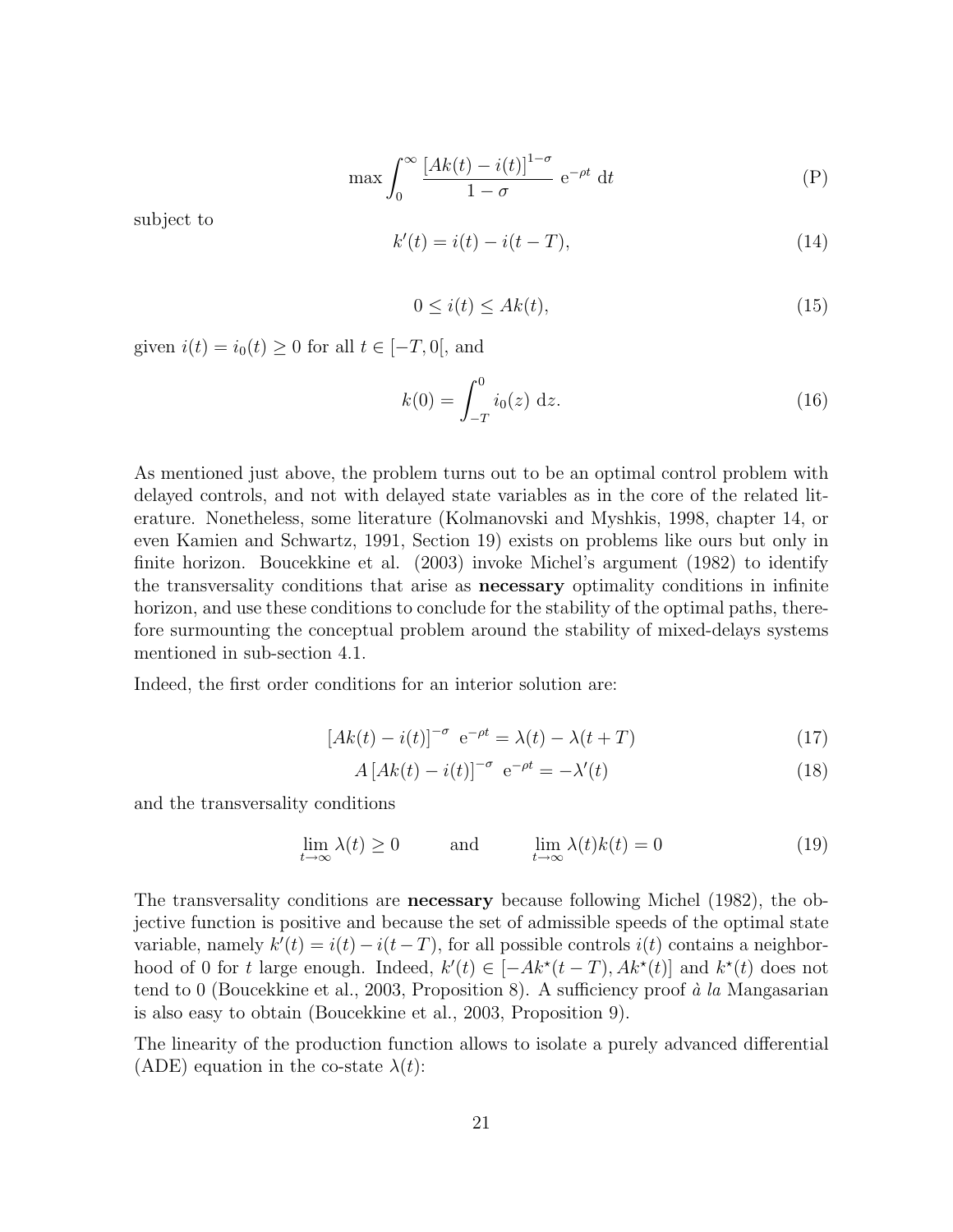$$
\lambda'(t) = A\left(\lambda(t+T) - \lambda(t)\right),\tag{20}
$$

Hence, in this special case, we are able to handle the mixed-delay system sequentially: first the ADE part (the dynamics of the co-state), then the DDE part (the dynamics of capital accumulation). As mentioned in the previous sub-section, the first one generates an infinity of roots with positive real part, and the second an infinity of roots with negative real part. And here comes the fundamental role of the transversality conditions as traditionally in economic dynamics, namely the selection of stable paths. As shown in Boucekkine et al. (2003) (Lemma 14), the transversality conditions (19) do eliminate the destabilizing roots coming from the ADE (20), inducing (asymptotically) stable paths.

Overall, the transversality conditions should play the same role in the optimal control of differential-difference systems as in the control of ordinary differential equations. The recent literature of optimal overtaking paths, mentioned above, does not take this approach. In the PDE approach advocated by Hartl et al. (2003), the transversality conditions are even not necessary. In our approach, such conditions seem to have a natural role, though one should acknowledge that their optimality (specially as necessary conditions) is not always granted. In the special case examined in Boucekkine et al. (2003), our story works because the linearity of our state equation allows to use Michel's argument relatively easily. In less special cases, this may be a daunting task.

#### 4.3 Algorithms

In the presence of state-dependent delays, the analytical analysis of the dynamics becomes almost impossible except in some special cases (like the linear vintage models explored in the second and third sections of this paper). Therefore, we must resort to numerical algorithms. State-dependent delay differential (or integro-differential) equations can be solved safely using some refinements of the method of steps (see for example, Baker and Paul, 1993, for one of these extensions, and Boucekkine, Licandro and Paul, 1997, for an easy exposition with economic applications). Unfortunately, there are very few algorithms designed to solve mixed-delay systems, arising from the optimal control of DDE systems, most probably because mixed-delay equations do not occur so frequently in the natural world, which motivates most computational mathematics. One of the exceptions is Chi, Bell and Hassard (1986), who use finite elements methods to solve a nonlinear advance-delay differential equation from nerve conduction theory. However, the delay and time advance are constant in this paper.<sup>3</sup>

A feasible technique to deal with the nonlinear optimal control-based vintage models seen in Section 2 is to solve directly the optimization problem, that is without using the first-order necessary optimality conditions, which cause the state-dependent delays

<sup>3</sup> see also Collard, Licandro and Puch (2004).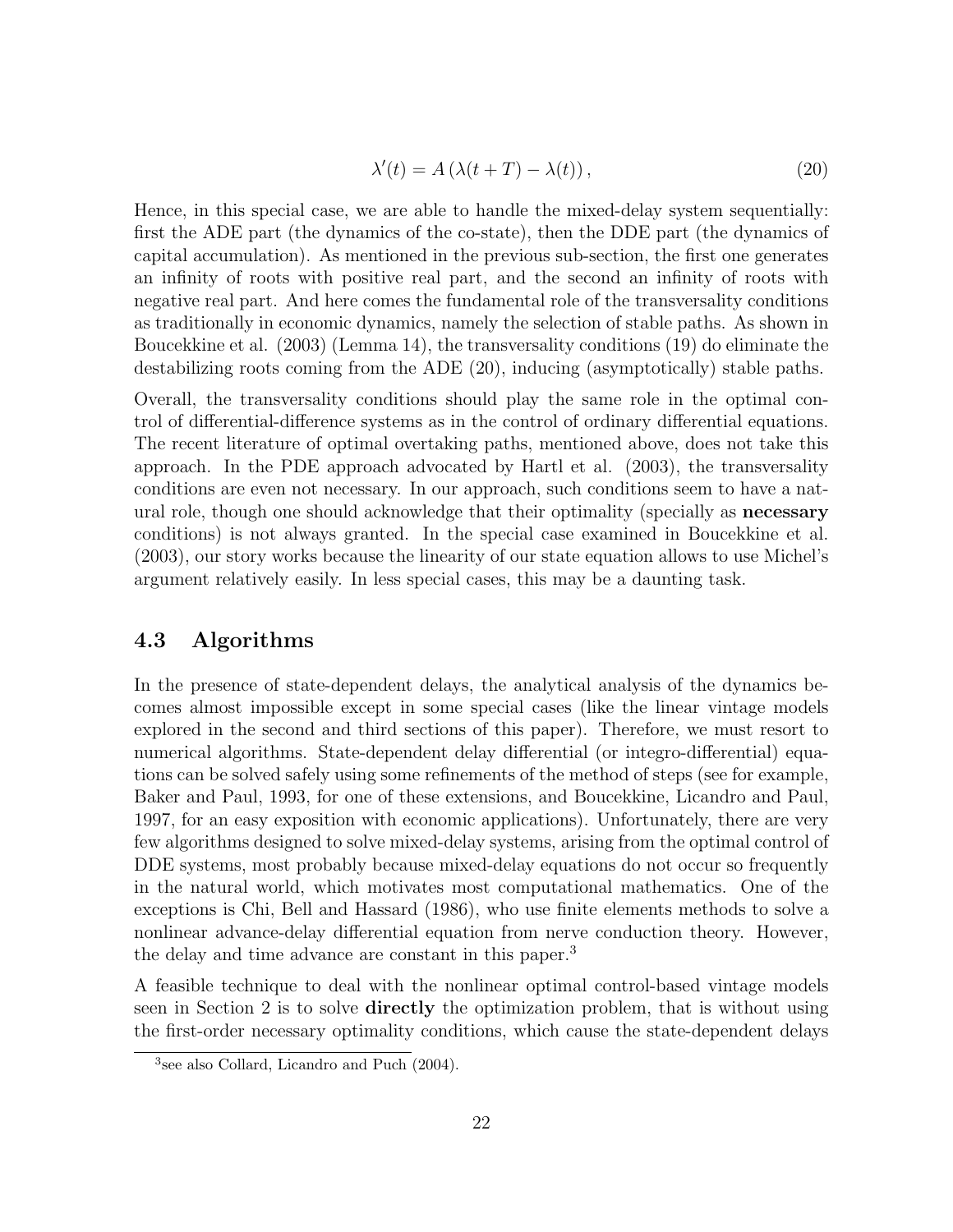and advances to occur simultaneously. An example of this technique is Boucekkine et al. (2001), and an additional (early) application of it is in Boucekkine et al. (1998). Recall the generic problem:

$$
\max \int_0^\infty u \left[ y(t) - i(t) \right] e^{-\rho t} dt
$$

subject to

$$
y(t) = \int_{t-T(t)}^{t} i(z) dz,
$$

$$
\int_{t-T(t)}^{t} i(z) e^{-\gamma z} dz = 1,
$$

with  $0 \leq i(t) \leq y(t)$ , and given  $i(t) = i(t)$  for all  $t < 0$ . One can handle it numerically as follows:

Discretisation: Replace the unknown functions i and y by piecewise constant functions on the intervals  $(0, \Delta), (\Delta, 2\Delta), \ldots$ , Let  $i_0, i_1, \ldots; y_0, y_1, \ldots$  be the unknown values. Discretise the objective function and the integral constraints  $(4)-(5)$  as well. For example, the integral objective function may be performed as

$$
\sum_{k=0}^{N} u(y_k - u_k) \frac{e^{-k\rho \Delta} - e^{-(k+1)\rho \Delta}}{\rho}
$$

.

Maximization by iteration: Maximize the integral by iteration, starting with an initial investment vector  $[i_0i_1...i_N]'$ , the base of the **relaxation**. Then:

i) step 0 Maximize the discretized integral objective function with respect to  $i_0$  keeping unchanged all the subsequent investment ordinates with respect to the base. Update  $i_0$ with the resulting maximizand.

ii) step k For  $k = 1, ..., N$ , maximize the discretized objective function with respect to  $i_k$  keeping unchanged the posterior investment ordinates, if any, with respect to the base, with the anterior investment ordinates  $i_l, 0 \le l \le k-1$ , updated thanks to the anterior maximization steps.

iii) Update  $i_k$  using the resulting maximizand. Update the investment vector. Update the vector  $(T(t_k))$ ,  $k = 1$  to N, using the discretized (5) and the updated investment vector. Update the vector  $(y_k)$ ,  $k = 1$  to N, using the discretized (4) and the updated investment and scrapping time vectors.

Relaxation iteration: Redo i) to iii) until convergence of the investment vector.

The maximization by iteration device included in this algorithm corresponds to the cyclic coordinate descent optimization algorithm described in Luenberger (1965), pp.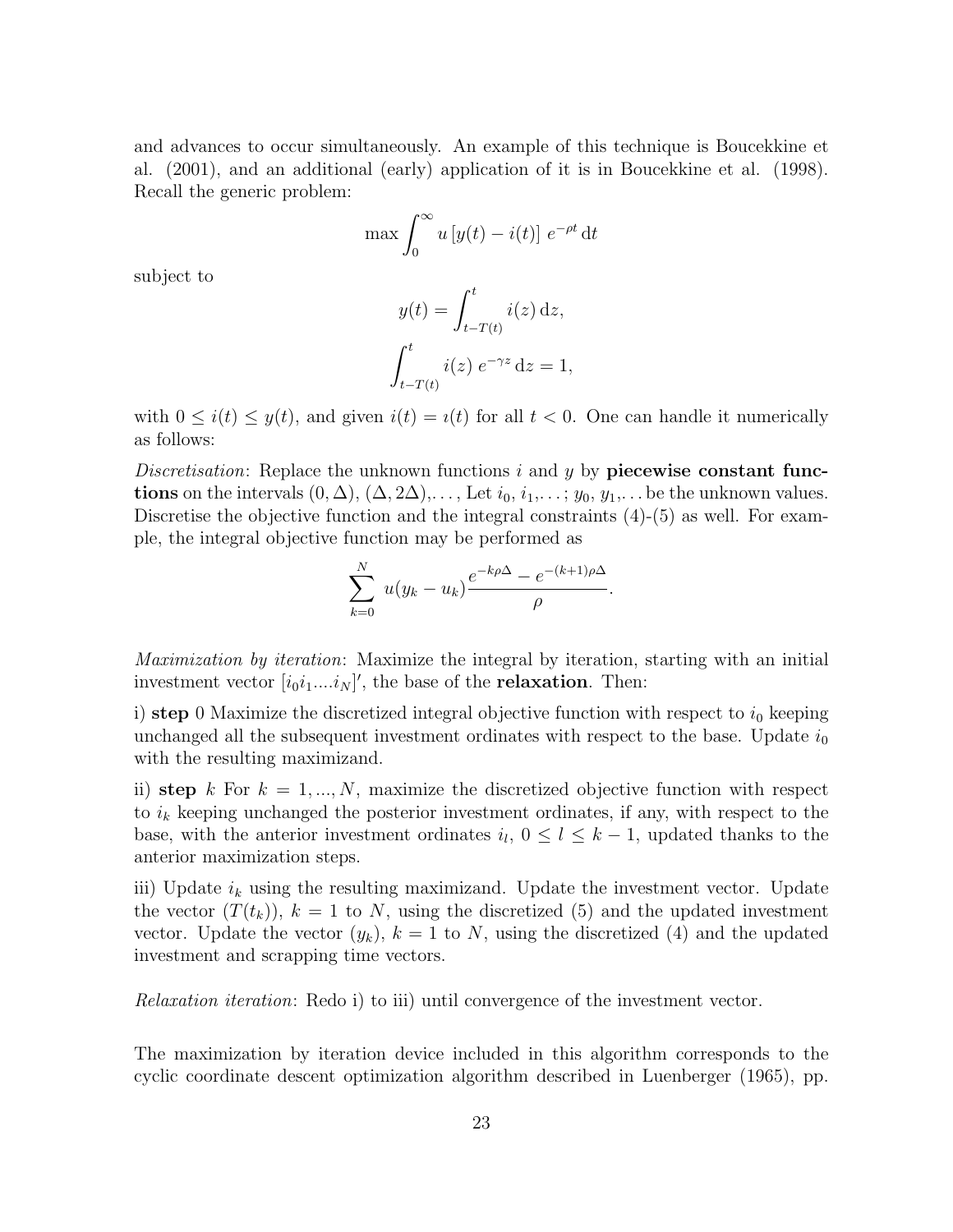158-1961. The algorithm is especially useful because of its easy implementation as it does not require any information on the gradient of the objective functions in contrast to most alternative methods. In any case, it has proved reliable and useful in all the numerical work we have conducted so far.

## 5 Conclusion

In this paper, we have presented the DDE approach to modelling vintage structures, with some applications to make clear its contributions and its limits. We have shown how the optimal control ingredient is essential to the approach for a comprehensive treatment of the economic problems under study. We have also shown how this ingredient complicates tremendously the analysis. Nonetheless, this paper shows clearly that the approach allows for a relatively complete and rigorous analytical exploration in some special cases (mainly linear or quasi linear models), and for an easy computational appraisal in the general case.

However, these performances should not hide the fact that the optimal control of DDEs poses some tremendously difficult problems in less generic cases, including existence problems. These issues are on the top of our agenda.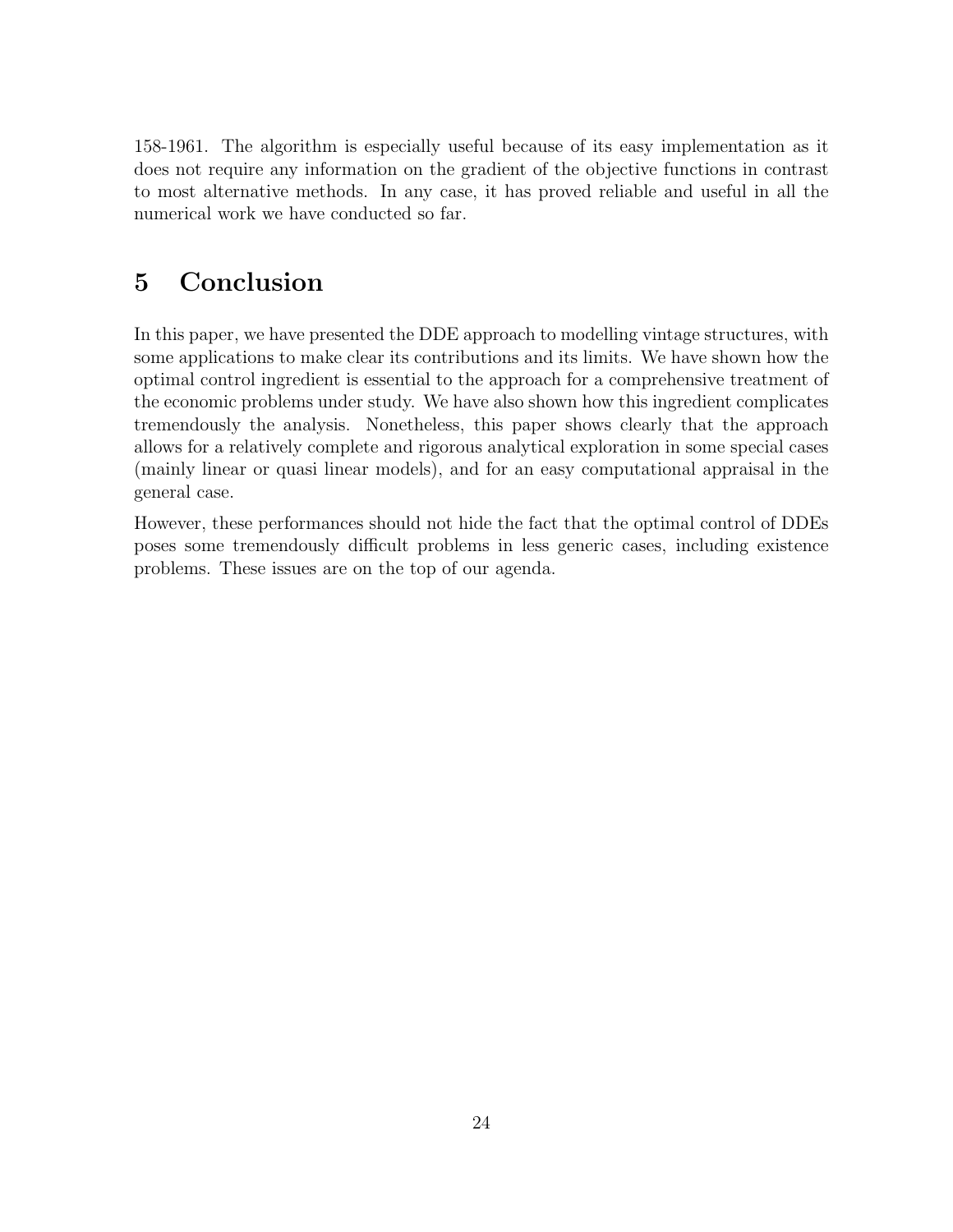### References

- C. Baker and C. Paul (1993), "Parallel continuous Runge-Kutta methods and vanishing delay differential equations", Advances in Computational Mathematics 1, 367-394.
- E. Barucci and F. Gozzi (2001), "Technology adoption and accumulation in a vintage capital model", Journal of Economics 74, 1:38.
- R. Bellman and K. Cooke (1963), Differential-Difference Equations. Academic Press.
- J. Benhabib and A. Rustichini (1991), "Vintage capital, investment, and growth," Journal of Economic Theory 55, 323-339.
- R. Boucekkine, M. Germain and O. Licandro (1997), "Replacement echoes in the vintage capital growth model", Journal of Economic Theory 74, 333-348.
- R. Boucekkine, O. Licandro and C. Paul (1997), "Differential-difference equations in economics: on the numerical solution of vintage capital growth models", *Journal of* Economic Dynamics and Control 21, 347-362.
- R. Boucekkine , M. Germain, O. Licandro and A. Magnus (1998), "Creative destruction, investment volatility and the average age of capital", Journal of Economic Growth 3, 361-384.
- R. Boucekkine, F. del Río and O. Licandro (1999), "Endogenous Vs exogenously driven fluctuations in vintage capital models", Journal of Economic Theory 88, 161-187.
- R. Boucekkine, M. Germain, O. Licandro and A. Magnus (2001), "Numerical solution by iterative methods of a class of vintage capital models," Journal of Economic Dynamics and Control 25, 655-699.
- R. Boucekkine, D. de la Croix, and O. Licandro (2002), "Vintage human capital, demographic trends and endogenous growth", Journal of Economic Theory104, 340-375.
- R. Boucekkine, D. de la Croix, and O. Licandro (2003), "Early mortality declines at the dawn of modern growth", Scandinavian Journal of Economics 105, 401-418.
- R. Boucekkine, O. Licandro, L. Puch and F. del Río (2003), "Vintage capital and the dynamics of the AK model", mimeo, Université catholique de Louvain, under revision.
- R. Boucekkine and A. Pommeret (2003),"Energy-saving technical progress and optimal capital stock: The role of embodiment", Economic Modelling, forthcoming.
- D. Carlson (1990), "The existence of catching-up optimal solutions for a class of infinitehorizon control problems with time delay", SIAM Journal of Control and Optimization 28, 402-422.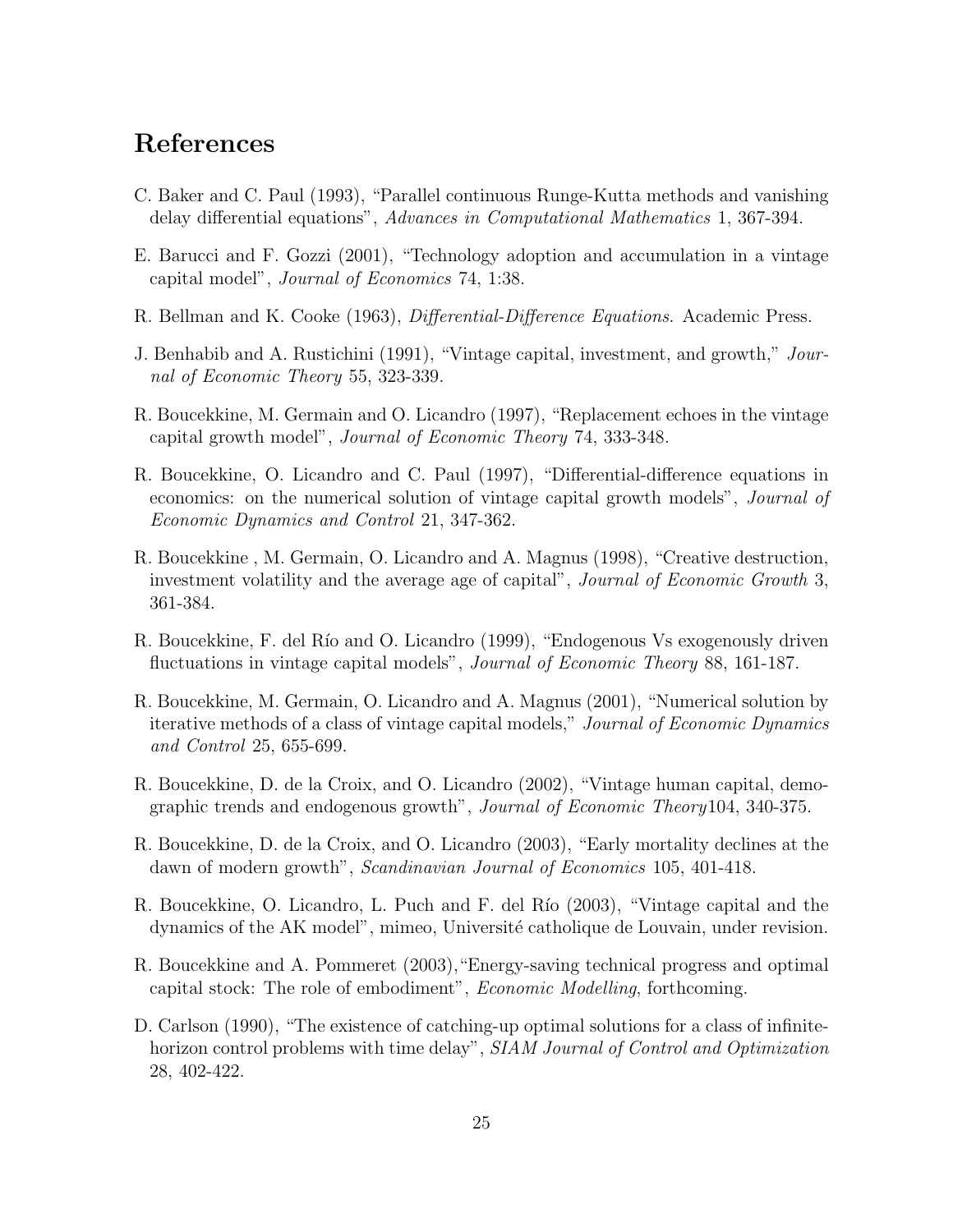- H. Chi, J. Bell and B. Hassard (1986), "Numerical solution of a nonlinear advance-delaydifferential equation from nerve conduction theory", Journal of Mathematical Biology 24, 583-601.
- T. Cogley and J. Nason (1995), "Output dynamics in real-business-cycles models", American Economic Review 85, 492-512.
- F. Collard, O. Licandro and L. Puch (2004), "The short-run dynamics of optimal growth models with delays", European University Institute, ECO 2004/04.
- E. Crenshaw, A. Ameen, and M. Christenson (1997), "Population dynamics and economic development: age specific population growth and economic growth in developing countries, 1965 to 1990", American Sociological Review 62, 974-984.
- D. de la Croix and O. Licandro (1999), "Life expectancy and endogenous growth", Economics Letters 65, 255-263.
- K. Engelborghs and D. Roose (1999), "Numerical computation of stability and detection of Hopf bifurcations of steady state solutions of delay differential equations", Advances in Computational Mathematics 10, 271-289.
- O. Galor and D. Weil (1999), "From malthusian stagnation to modern growth", American Economic Review 89, 150-154.
- J. Hale (1977), Theory of functional differential equations. Springer-Verlag.
- R. Hartl (1984), "Optimal dynamic advertising policy for hereditary processes", Journal of Optimization Theory and Applications 43, 51-72.
- R. Hartl and S. Sethi (1984), "Optimal control of a class of systems with continuous lags: Dynamic programming approach and economic interpretations", *Journal of Op*timization Theory and Applications 43, 73-88.
- R. Hartl, P. Kort, V. Veliov and G. Feichtinger (2003), "Capital accumulation under technological progress and learning: a vintage capital approach", mimeo, Institute of Management, University of Vienna.
- M. Kalecki (1935), "Macroeconomic theory of business cycles", Econometrica 3, 327-344.
- N. Kamien and N. Schwartz (1991), Dynamic optimization. North-Holland.
- A. Kelley and R. Schmidt (1995), "Aggregate population and economic growth correlations: the role of the components of demographic changes", Demography 32, 543-555.
- V. Kolamanovski and A. Myshkis (1998), Introduction to the Theory and applications of functional differential equations. Dordrecht: Kluwer.